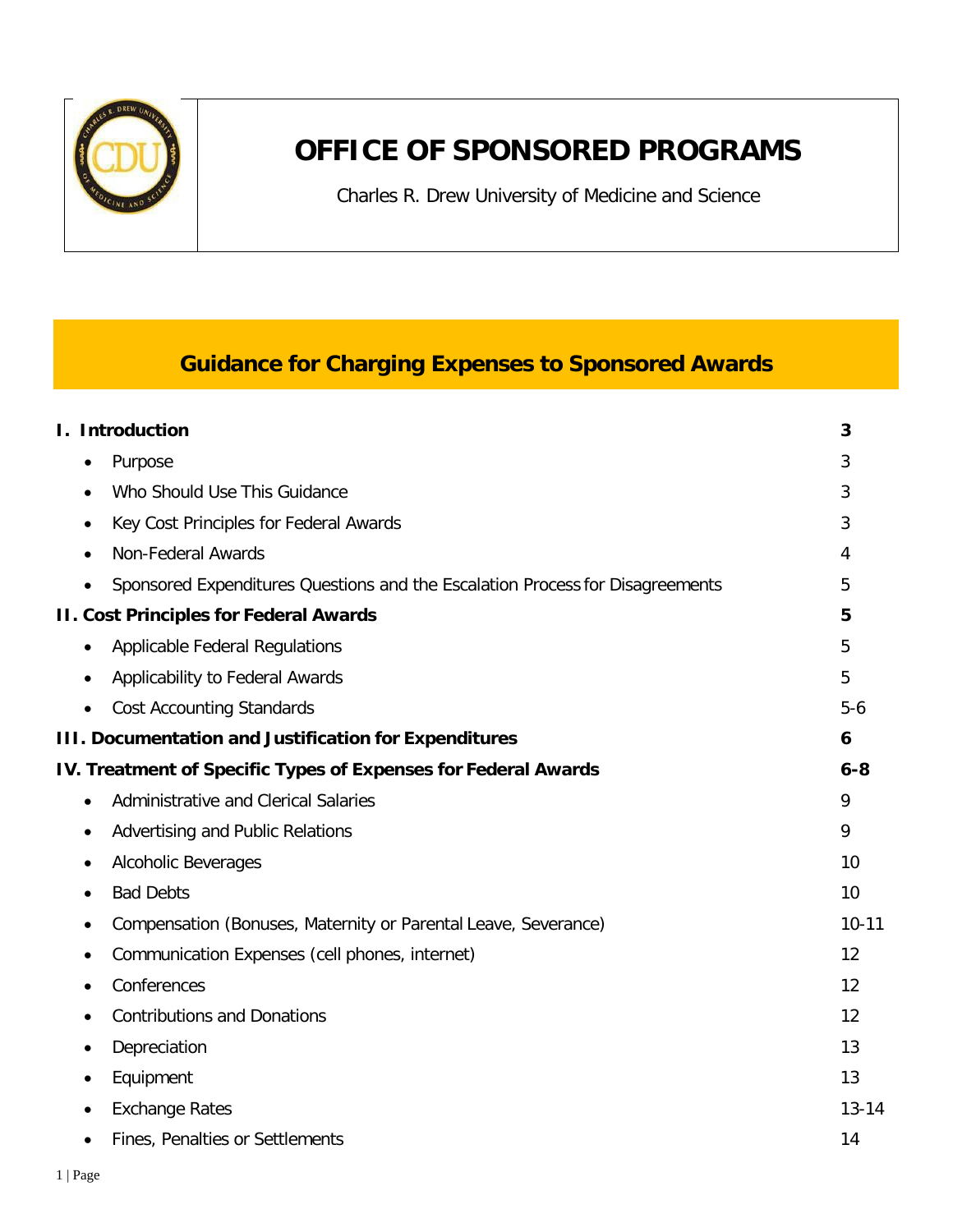| $\bullet$ | Materials & Supplies (Books, Journals, Periodicals and Subscriptions; Computing Devices; and |           |
|-----------|----------------------------------------------------------------------------------------------|-----------|
|           | <b>Copier Charges</b>                                                                        | $14 - 15$ |
| $\bullet$ | Memberships, Dues and Professional Activity Expenses                                         | 16        |
| $\bullet$ | Participant Support Costs (excluding training grants)                                        | $16 - 17$ |
| ٠         | Postage and Express Delivery                                                                 | 18        |
| ٠         | Professional Service Expenses                                                                | 18        |
| ٠         | Recruiting Expenses (Short-Term Visas)                                                       | 19        |
| $\bullet$ | <b>Relocation Costs of Employees</b>                                                         | 20        |
| $\bullet$ | <b>Specialized Service Facilities</b>                                                        | 20        |
|           | <b>Taxes</b>                                                                                 | 20        |
|           | <b>Travel and Related Expenses</b>                                                           | $20 - 21$ |
|           | Air Travel<br>$\circ$                                                                        | $21 - 25$ |
|           | V. Prior Written Approval                                                                    | 26        |
|           | <b>VI. Other Related Information</b>                                                         | 27        |
| ٠         | <b>Collection of Improper Payments</b>                                                       | 27        |
| ٠         | Cost Sharing                                                                                 | 27        |
| ٠         | Pre-Award Expenses                                                                           | $27 - 28$ |
| $\bullet$ | Procurement                                                                                  | 27        |
| $\bullet$ | <b>Unallowable Expenses</b>                                                                  | $27 - 28$ |
|           |                                                                                              |           |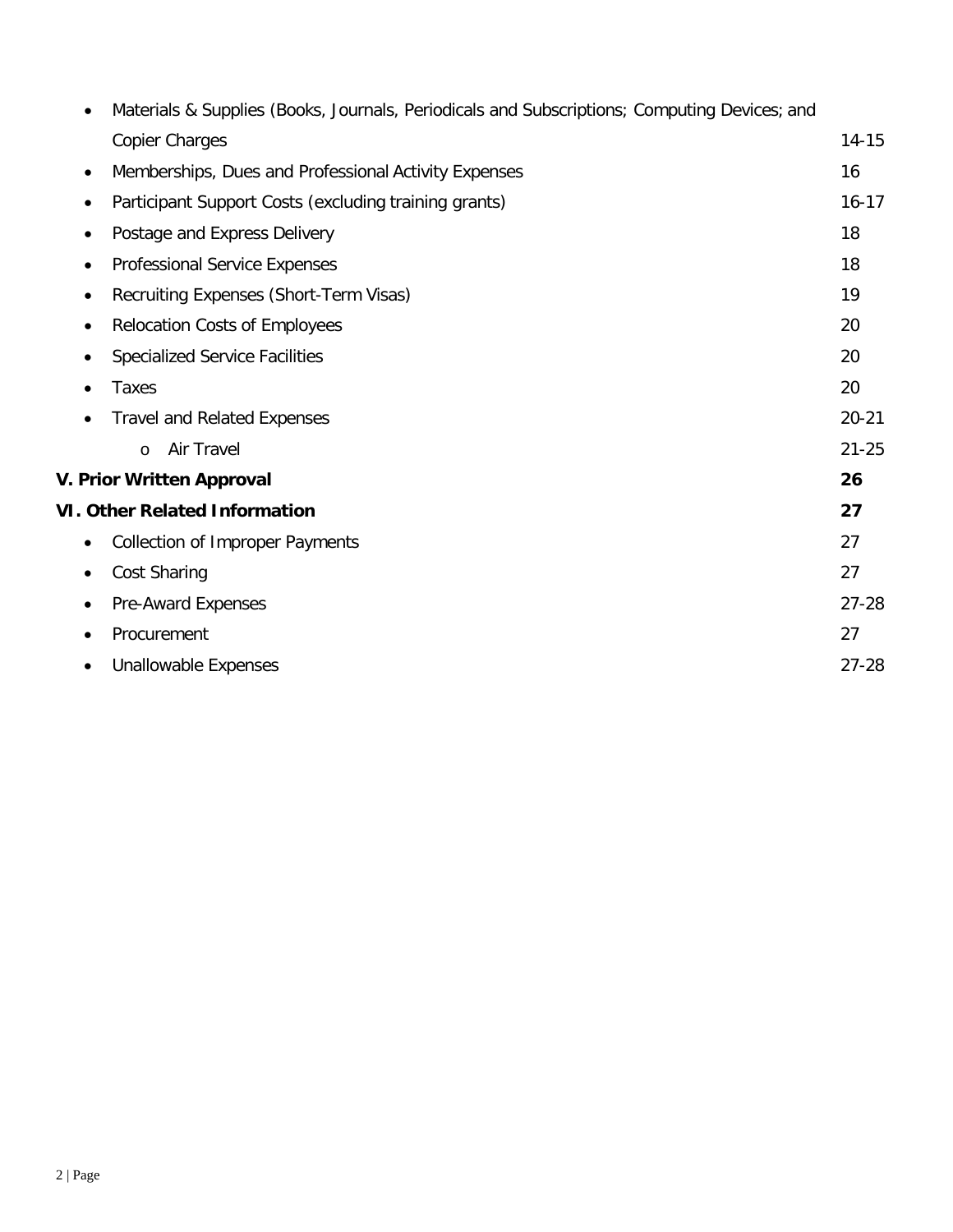## **I. Introduction**

## **Purpose**

This document provides guidance on appropriate budgeting and expenditures of sponsored funds, whether from federal or non-federal sources and whether directed toward research, training, or other purposes. Like all educational institutions that are recipients of federal and non-federal sponsored awards, CDU must comply with a number of regulations and guidelines that govern the ways in which funding can be used. This document is intended to clarify the federal constraints and the CDU policies for costs addressed in the OMB Uniform Guidance (UG), PART 200—UNIFORM ADMINISTRATIVE REQUIREMENTS, COST PRINCIPLES, AND AUDIT REQUIREMENTS FOR FEDERAL AWARDS, which supersedes requirements from OMB Circulars including A-21, A-110 and A-133.

All federal awards issued after December 26, 2014 must comply with OMB 2CRF200 (Uniform Guidance), the basis for this document. Most awards issued before that date must comply with OMB Circular A21 (unless the agency has notified CDU of adoption of the new guidelines). There are a limited number of areas where the Uniform Guidance differs from previous federal regulations, specifically OMB Circular A-21. These include, but are not limited to, administrative and clerical expenses, direct charges of computing devices, visa costs for recruiting purposes, and expenses relating to exchange rates fluctuations.

Please see CDU Effective and Applicability Date of Federal Regulations to Sponsored Awards Guidance Document for information about applicable regulations.

#### <span id="page-2-0"></span>**Who Should Use This Guidance**

All Principal Investigators and administrators at CDU University-wide including faculty in College of Medicine, College of Science and Health, School of Nursing, departments and divisions who are responsible for budgeting and expenditures charged to sponsored awards must comply with these guidelines.

#### <span id="page-2-1"></span>**Key Cost Principles for Federal Awards**

This guidance is based on the interpretation of federal regulations, and adherence is required for all federal awards.

| Allowable. | Allowable expenses are reasonable and necessary to conduct the research to<br>carry out the aims and goals of the project. Allowable expenses must be treated<br>consistently and conform to the specific terms and conditions of the award                            |
|------------|------------------------------------------------------------------------------------------------------------------------------------------------------------------------------------------------------------------------------------------------------------------------|
| Allocable. | An expense is allocable if it is incurred solely to advance the work under the<br>agreement or if it benefits both the sponsored agreement and other related work<br>of the institution, in proportions that can be approximated through use of<br>reasonable methods. |
| Reasonable | A reasonable cost is one that a prudent person would have incurred under the<br>circumstances prevailing when the purchase was made.                                                                                                                                   |

For any cost to be allowable under a sponsored award it must meet the following criteria: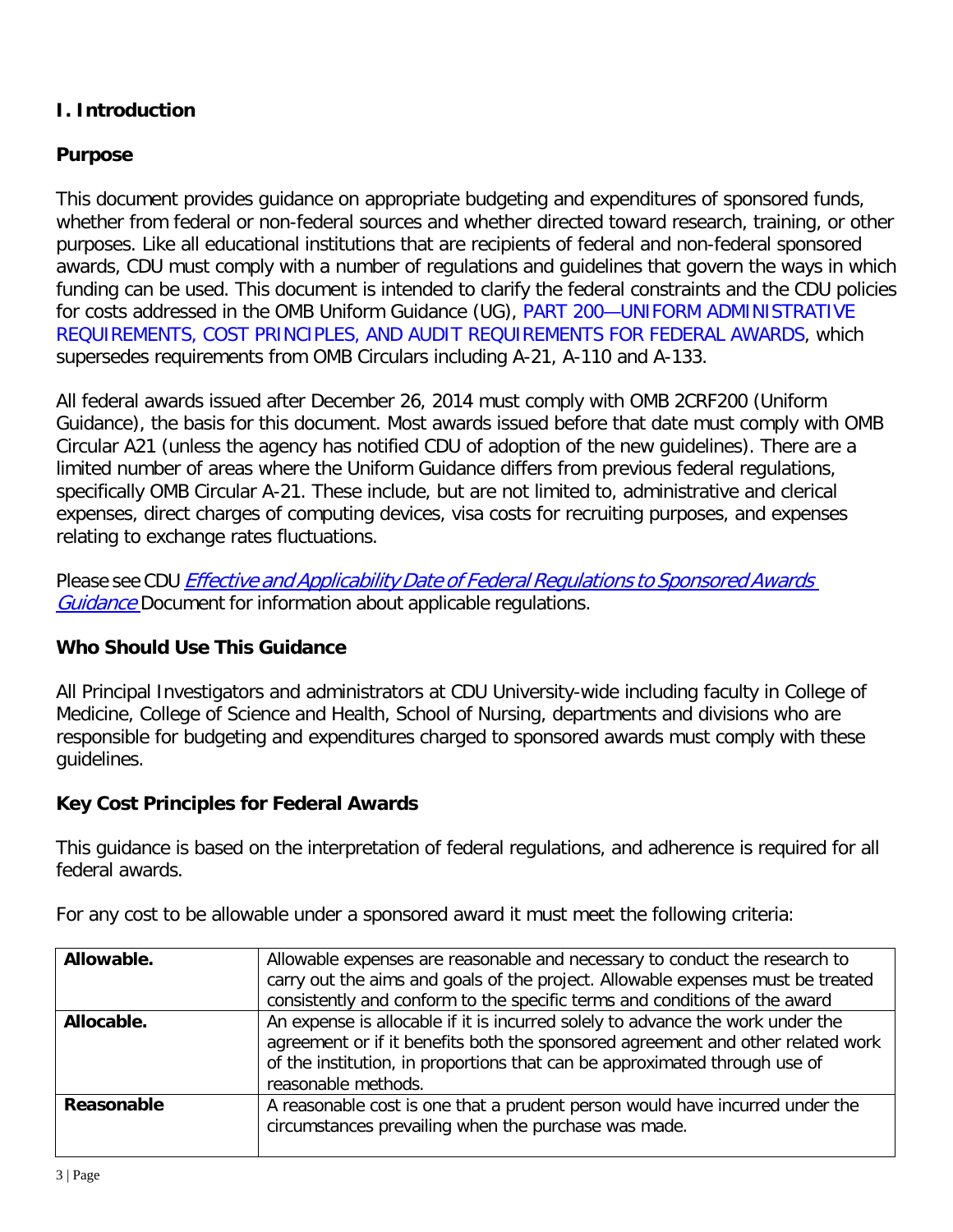| <b>Consistently Treated</b> | A cost may not be charged to a Federal award as a direct cost if any other cost       |
|-----------------------------|---------------------------------------------------------------------------------------|
|                             | incurred for the same purpose in a like circumstance has been allocated to the        |
|                             | Federal award as an indirect cost. If a cost is identified as an indirect cost it may |
|                             | be charged as a direct cost if it the circumstances related to a particular project   |
|                             | are clearly different from the normal operations of the institution. For example,     |
|                             | although office supplies are normally treated as an indirect cost, a particular       |
|                             | award may have a special need for envelopes to mail hundreds of survey                |
|                             | questionnaires. In this case, it is appropriate to charge the award directly for the  |
|                             | envelopes because those needed would significantly exceed the quantity routinely      |
|                             | provided by the office. The mailing of the questionnaires creates an "unlike"         |
|                             | circumstance" for envelopes and other supplies used for the survey, but not for       |
|                             | other routine office supplies unrelated to the survey.                                |

An expense is a "direct cost" if that expense can be identified specifically with a particular sponsored project or other activity with a high degree of accuracy. "Indirect costs" (sometimes referred to as facilities and administrative (F&A) costs or overhead), are costs that benefit many activities (e.g., building operations and maintenance, library services, IT expenses, utilities, administrative personnel such as grant managers, etc.). F&A costs are recovered through the federally negotiated rate. Costs incurred for the same purpose in like circumstances must be treated consistently as either direct expenses or indirect costs.

Items requiring prior approval must specifically be requested in the proposal budget or requested from the sponsor in writing (if the award has been made).

#### <span id="page-3-0"></span>**Non-Federal Awards**

CDU treats all non-federal awards as "different purpose and circumstance" (see section II, "Unlike Purpose and Circumstances Criteria" below); therefore, with the exception of any sponsor or grant restrictions, the grant expenditures fall under general University policies.

However, proper stewardship of non-federal awards, including those from non-US governmental sponsors, requires adherence to these key principles:

- **Allowable** under CDU policies and complies with the terms and conditions of the award
- **Directly benefits the purpose of the award**: that is, the expense can be associated with, and is in support of, the project or program
- **Reasonable**: the expense reflects what a "prudent person" would pay in a similar circumstance

Expenses on non-federal awards require the careful review of terms and conditions and any other supporting documentation (e.g., approved budget, sponsor guidance) in order to determine appropriateness of charges. Any questionable expenses (e.g., alcohol), if not specifically captured in the approved budget, should be reviewed by the appropriate CDU authority prior to expending funds. Specific sponsor approval may also be required in some cases.

Direct and indirect (or overhead) costs on non-federal awards are dictated by the sponsor's policies. Variability among non-federal sponsors' policies and a lack of specificity in policies or award terms may require additional scrutiny and judgment in determining what costs can be charged as direct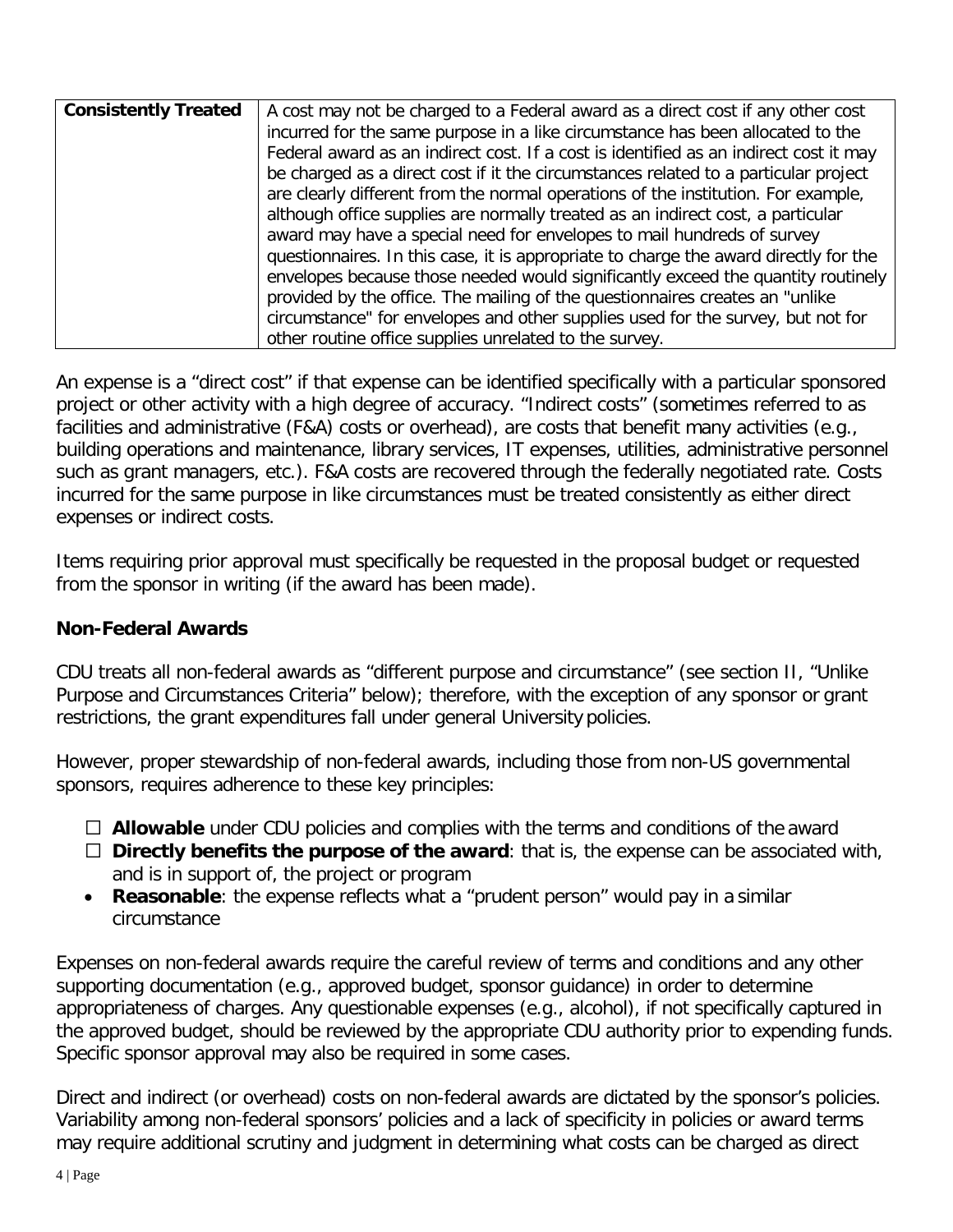expenses that may normally be considered indirect costs when associated with federal awards (e.g., rent or space, administrative support staff). It is also important to consider that many non-federal sponsors pay a minimal indirect cost rate and it may be appropriate to direct charge costs that normally would not be direct-charged to a federal award that pays the full indirect rate.

### <span id="page-4-0"></span>**Sponsored Expenditures Questions and the Escalation Process for Disagreements**

The Sponsored Research Expenditures Guidance provides general and specific guidance regarding allowability of charges to federal and non-federal awards. There may be situations where a PI or research administrator have questions or do not agree on the treatment of specific expenses.

The PI or research administrator will contact OSP in writing via email regarding the inquiry. The inquiry will be reviewed within two business days or less with consultation from the Office of Finance. Once a determination has been made, written communication will be sent addressing the issue tothe PI and/or Research Administrator. If there is still an unresolved issue, the Vice President for Research and Health Affairs will be contacted to provide guidance in resolving the issue(s). There are times when the sponsor might have to be contacted directly.

### **II. Cost Principles for Federal Awards**

### **Applicable Federal Regulations**

The spending of any funds awarded by the federal government to CDU is governed by 2CFR200 – Uniform Administrative Requirements, Cost Principles, and Audit Requirements for Federal Awards (Uniform Guidance, or UG), published by the Office of Management and Budget (OMB). The Uniform Guidance includes four Standards, listed below and disseminated by the Cost Accounting Standards Board, that apply to colleges and universities.

#### **Applicability to Federal Awards 2CFR §200.101**

The cost principles in Subpart E and the audit requirements in Subpart F of the Uniform Guidance are applicable to all Federal awards. All CDU expenditures must comply with CDU policies and follow CDU guidelines.

#### **Cost Accounting Standards 2 CFR §200.419**

In addition to the Uniform Guidance, CDU must comply with the Cost Accounting Standards (CAS) located in 48 CFR §9905.501, §9905.502, §9905.505, and §9905.506. The purpose of the CAS is to ensure consistency in:

- $\Box$  Estimating, accumulating, and reporting costs (CAS 501)
- $\Box$  Allocating costs incurred for the same purpose in like circumstances (CAS 502)
- $\Box$  Accounting for unallowable costs (CAS 505)
- $\Box$  Cost accounting periods (CAS 506)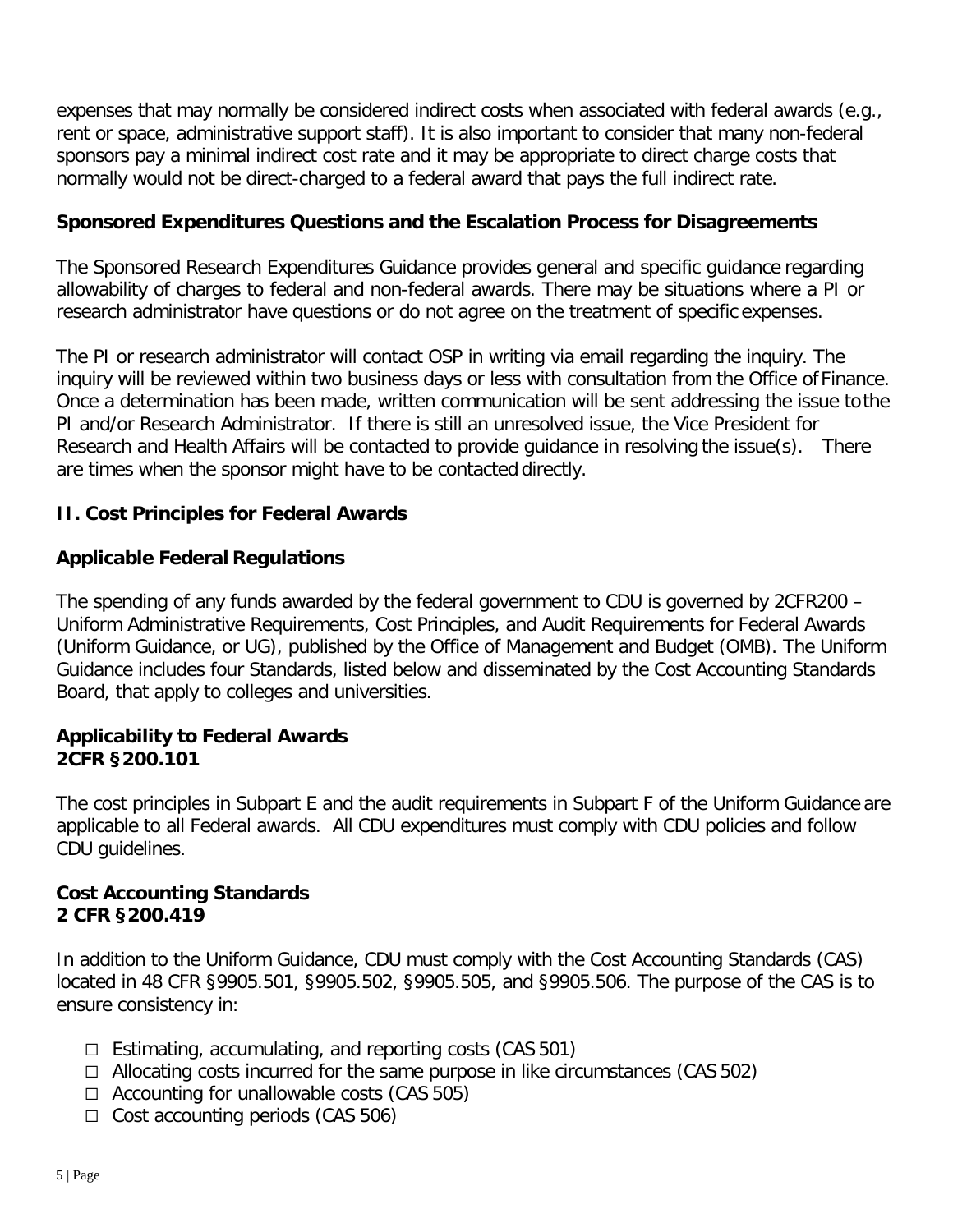## **"Unlike Purpose and Circumstances" Criteria**

The CAS consistency standard (CAS 502) states that costs must consistently be treated as direct expenses or indirect costs when the costs are incurred for similar purposes and circumstances. Costs normally considered indirect costs – e.g., administrative salaries, postage, express mail, telephone, copier expenses, general office supplies, and space-related costs may be allowable as direct costs if they meet all three of the following criteria:

- $\Box$  An unlike circumstance exists in which a sponsored project requires resources beyond those normally expected for a typical research project;
- $\Box$  The cost can be associated with the specific sponsored project with a high degree of accuracy; **and**
- $\Box$  The awarding agency has approved the cost, if significant, as a direct expense in the awarded budget. If the expense was not included in the awarded budget, sponsor approval should be obtained prior to expenditure for any significant expense.

#### **III. Documentation and Justification for Expenditures**

Documentation is required to justify any expense charged to a sponsored award. The backup for expenditures should be adequate to support and justify that:

- $\Box$  The expense provides a direct benefit to the award
- $\Box$  The expense complies with any award restrictions and approval requirements outlined in the terms and conditions of the award
- If needed, the expense qualifies as "unlike purpose and circumstance" on a federal award

Special documentation is required under certain circumstances. Please refer to specific sections for individual requirements.

#### **IV. Treatment of Specific Types of Expenses for Federal Awards**

This section provides guidance for some of the more common types of costs associated with federal research expenditures. Refer to the Cost Principles in Subpart E, §200.400-200.475 of the Uniform Guidance for the full listing of types of costs. Please contact OSP with any specific questions.

In general, there are three categories of expenses:

- **Direct Expenses**  These expenses can normally be directly charged to federal awards. However, the terms and conditions of the sponsored award must be reviewed prior to determining the appropriateness of expenses for each individual project.
- **Indirect Costs**  Sometimes referred to as facilities and administrative (F&A) costs or overhead, these expenses may not be charged as direct expenses to federal awards unless the costs meet the "unlike purpose and circumstances" criteria noted in Section II.
- **Unallowable Expenses**  These costs may not be charged to a federal award either as a direct charge or indirectly as recovered through the F&A rate.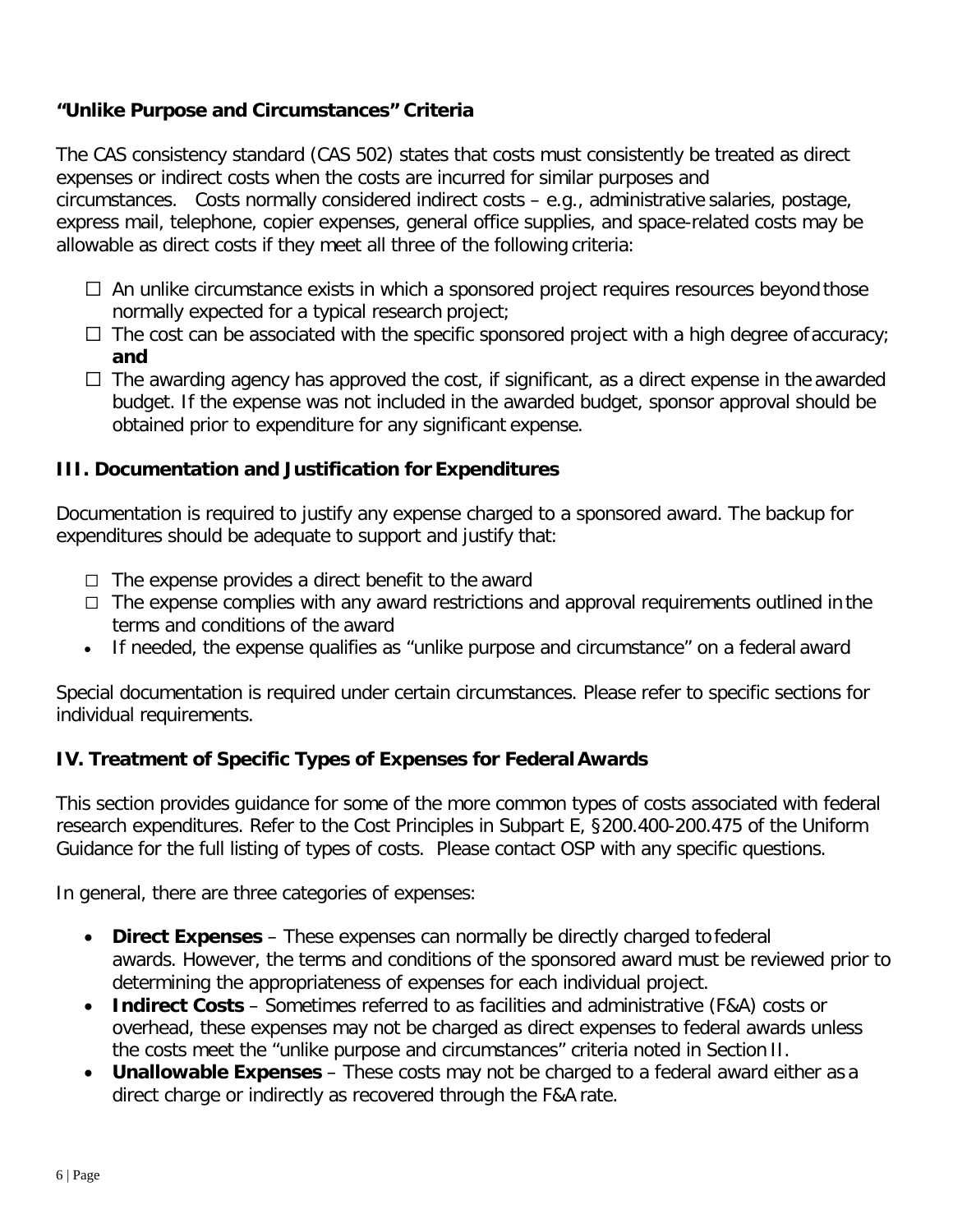The table below highlights select items of cost that should be considered in the budget preparation and post-award management processes. It includes items of cost that have changed as a result of the Uniform Guidance, as well as those commonly asked about during budget preparation.

**\*Additional details for the asterisked items listed in this table are provided below; items in red signify major change from OMB circulars to Uniform Guidance.**

| <b>Item</b>                                                                                           | <b>Typically Allowable as a Direct Cost to a</b><br><b>Sponsored Award?</b>                                                                                                                                                                                                                                                                                                                                  | <b>Requires Prior Written</b><br><b>Approval from Agency?</b>                                                          |
|-------------------------------------------------------------------------------------------------------|--------------------------------------------------------------------------------------------------------------------------------------------------------------------------------------------------------------------------------------------------------------------------------------------------------------------------------------------------------------------------------------------------------------|------------------------------------------------------------------------------------------------------------------------|
| <b>Administrative and Clerical</b><br>Salaries* 2 CFR §200.413(c)                                     | Yes, provided they are integral to the project's<br>objectives.                                                                                                                                                                                                                                                                                                                                              | Yes, budget justification<br>must explain integral<br>nature of services to the<br>project.                            |
| <b>Alcoholic Beverages</b><br>2 CFR §200.423                                                          | No, alcohol is unallowable as entertainment<br>expense on sponsored awards. Alcohol may be<br>charged if specifically authorized in the<br>approved budget and consistent with the<br>purpose of the award.                                                                                                                                                                                                  |                                                                                                                        |
| <b>Applicable Credits</b>                                                                             | Yes, reduction-of-expenditure-type transactions<br>(rebates, discounts etc.) related to allowable<br>costs incurred on an award should be credited<br>against the award.                                                                                                                                                                                                                                     | No.                                                                                                                    |
| Books and Journals*                                                                                   | No. Books and journals generally should be<br>provided as part of normal library services and<br>are treated as F&A costs.                                                                                                                                                                                                                                                                                   |                                                                                                                        |
| <b>Communication Costs*</b>                                                                           | Yes, communication expenses that can be<br>linked to the sponsored project with a high<br>degree of accuracy and are used solely for the<br>sponsored award may be charged as a direct<br>expense. Basic phone service is generally<br>treated as an F&A cost.                                                                                                                                               | No.                                                                                                                    |
| <b>Computing Devices* (under</b><br>\$5,000 per unit)<br>2 CFR §200.453, §200.94,<br>§200.20, §200.33 | Yes, if essential and allocable to the project.                                                                                                                                                                                                                                                                                                                                                              | No, but budget justification<br>should explain the essential<br>and allocable nature of the<br>devices to the project. |
| Conferences* 2 CFR §200.432                                                                           | Yes, if event's primary purpose is the<br>dissemination of technical information.                                                                                                                                                                                                                                                                                                                            | No.                                                                                                                    |
| Entertainment                                                                                         | No, unless the cost is specific and has<br>programmatic purpose to the project.                                                                                                                                                                                                                                                                                                                              | Yes, budget justification<br>must explain the<br>programmatic purpose.                                                 |
| Equipment<br>2 CFR §200.439, §200.33,<br>§200.452                                                     | Yes. Capital expenditures for special purpose<br>equipment are allowable as direct costs,<br>provided that items with a unit cost of \$5,000 or<br>more have prior written approval. Capital<br>expenditures for general purpose equipment,<br>buildings, and land are unallowable as direct<br>charges, except with the prior written approval<br>of the Federal awarding agency or pass-through<br>entity. | Yes, equipment over \$5k<br>must be itemized in the<br>budget justification.                                           |
| <b>Exchange Rates*</b><br>2 CFR §200.440                                                              | Yes, subject to the availability of funds.                                                                                                                                                                                                                                                                                                                                                                   | No, unless the rate<br>fluctuation results in the<br>need for additional funding<br>or the increased costs             |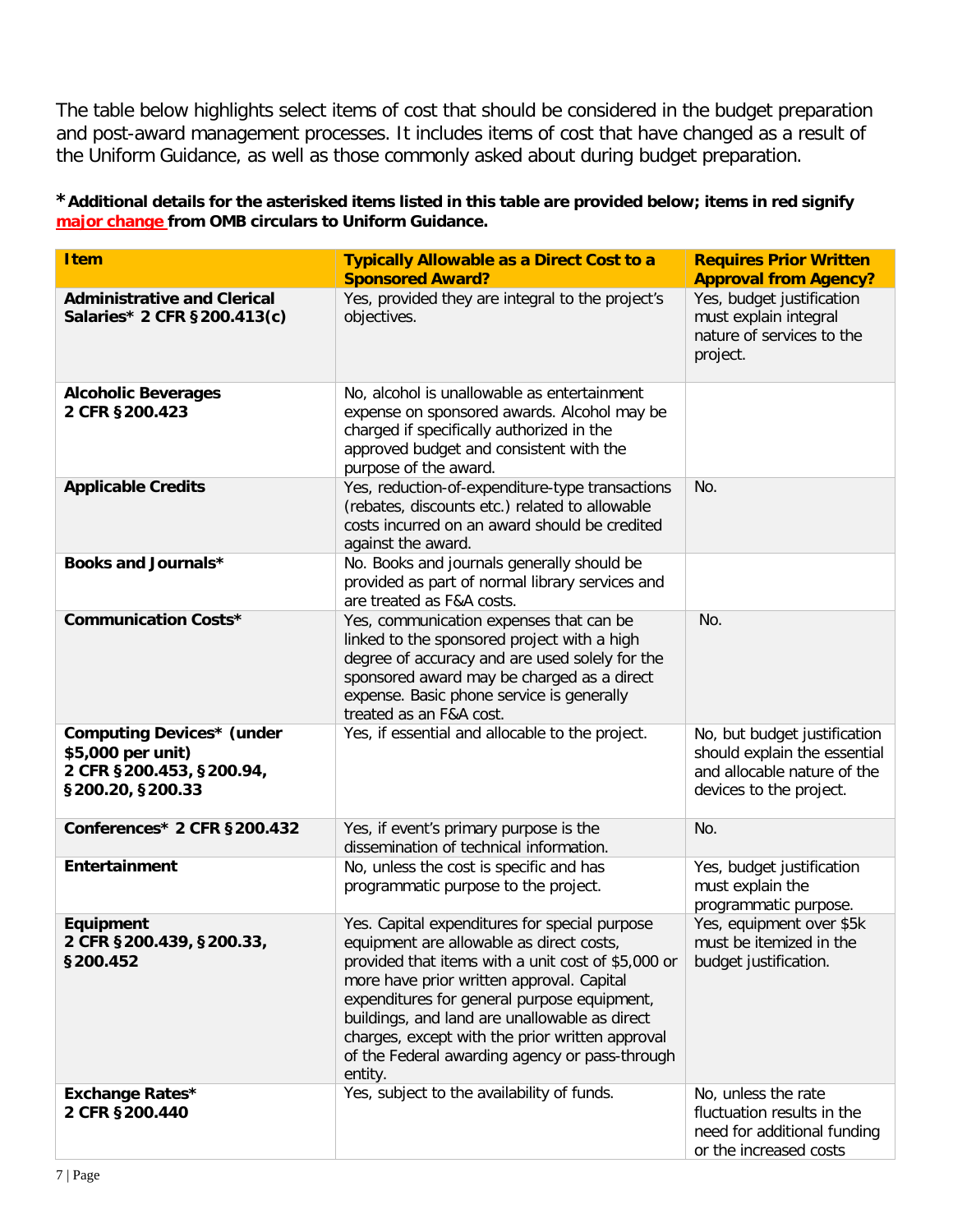|                                                                            |                                                                                                                                                                                                                                                                                                                                                                                                                                                                                         | result in a change in the<br>Scope of Work. |
|----------------------------------------------------------------------------|-----------------------------------------------------------------------------------------------------------------------------------------------------------------------------------------------------------------------------------------------------------------------------------------------------------------------------------------------------------------------------------------------------------------------------------------------------------------------------------------|---------------------------------------------|
| Local Meals*                                                               | Yes, if costs have a programmatic purpose.                                                                                                                                                                                                                                                                                                                                                                                                                                              | No.                                         |
| <b>Local Parking</b>                                                       | Yes, if it benefits the project directly and there                                                                                                                                                                                                                                                                                                                                                                                                                                      | No.                                         |
| Memberships, Subscriptions and<br>Professional Activity*<br>2 CFR §200.454 | is a clear and reasonable business case.<br>No, generally unallowable as a direct cost<br>except when necessary to meet the technical<br>requirements of the award.                                                                                                                                                                                                                                                                                                                     |                                             |
| Office Supplies*<br>2 CFR §200.453, §200.94                                | No, general office supplies incurred for<br>administrative and supporting services that<br>benefit common or joint departmental activities<br>are normally not allowable as a direct charge to<br>a federal award. Specialized supplies may be<br>charged as a direct cost if the use of the supply<br>specifically and solely benefits the sponsored<br>project.                                                                                                                       |                                             |
| Participant Support Costs*<br>2 CFR §200.75, §200.456                      | Yes.                                                                                                                                                                                                                                                                                                                                                                                                                                                                                    | Yes.                                        |
| Photocopying                                                               | No, unless the photocopying cost is<br>extraordinary due to the nature of the project<br>and can be associated with the sponsored<br>award with a high degree of accuracy                                                                                                                                                                                                                                                                                                               |                                             |
| <b>Postage and Shipping</b>                                                | No, unless the postage or shipping costs are<br>required for a project and can be linked to that<br>specific project.                                                                                                                                                                                                                                                                                                                                                                   |                                             |
| Publication and Printing*                                                  | Yes, publication costs can be charged even if<br>incurred after the end of the performance<br>period but before closeout.                                                                                                                                                                                                                                                                                                                                                               | No.                                         |
| <b>Relocation Costs (for employees)</b>                                    | Yes, when such costs are incurred incidental to<br>a permanent change of duty assignment (for an<br>indefinite period or for a stated period of not<br>less than 12 months) for an existing employee<br>working on a grant-supported project, or when<br>a new employee is recruited for work on the<br>project, provided that the move is for the<br>benefit of the employer.                                                                                                          | No.                                         |
| <b>Sabbatical Leave</b>                                                    | No. At Tufts, sabbatical leave salary costs are a<br>component of the University's fringe benefit<br>rate. Since sabbatical leave salaries are<br>included in the fringe benefit rate assessed to<br>salaries, these charges cannot be charged again<br>as a direct cost to a grant.                                                                                                                                                                                                    |                                             |
| <b>Taxes (including Value Added</b><br>Tax $)^*$                           | Yes, except taxes from which exemptions are<br>available, special assessments on land, and<br>federal income tax.                                                                                                                                                                                                                                                                                                                                                                       | No.                                         |
| <b>Training and Education costs</b>                                        | No, general educational/training costs for<br>employee development that cannot be<br>associated with a specific project are a<br>component of the University's fringe benefit<br>rate. Since general educational / training costs<br>for employee development are included in the<br>fringe benefit rate assessed to salaries, these<br>charges cannot be charged again as a direct<br>cost to a grant. Costs may be allowable as a<br>direct cost provided that the costs are incurred |                                             |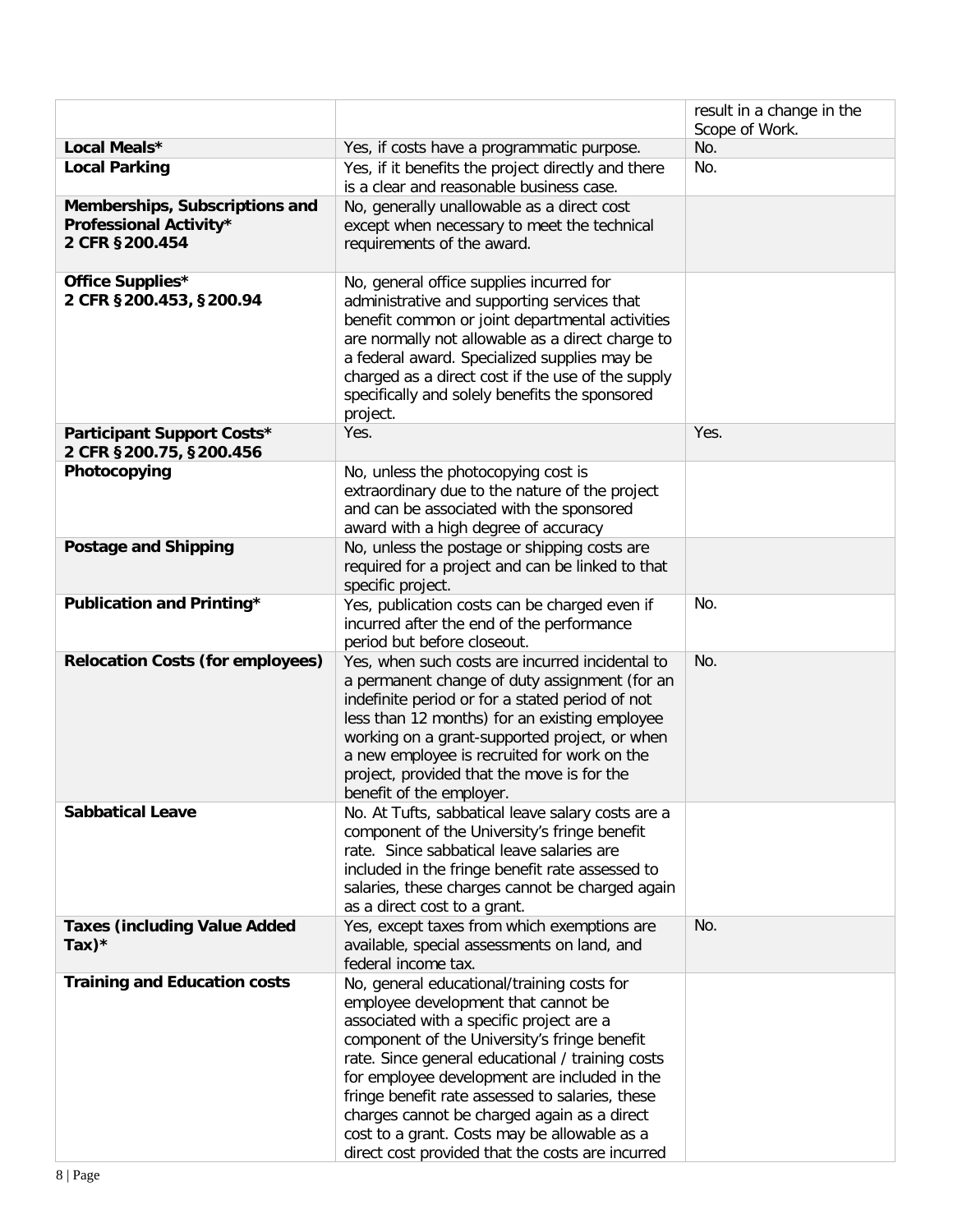|                                      | in support of can be associated with the<br>sponsored project with a high degree of<br>accuracy.            |           |
|--------------------------------------|-------------------------------------------------------------------------------------------------------------|-----------|
| Visa (short-term)*<br>2 CFR §200.463 | Yes, if critical and necessary for the project.<br>Long-term visa costs are not allowable as direct<br>cost | <b>No</b> |

#### **Administrative and Clerical Salaries 2 CFR §200.413(c)**

**Definition:** Administrative and clerical personnel provide non-technical support services that benefit departmental, institute, center, or school activities. The services of these individuals could include: clerical support, financial management, procurement of materials and services, budget and planning, and personnel management.

The salaries of administrative and clerical personnel are normally treated as an indirect cost unless they meet the definition of "unlike purpose and circumstance" and are integral to the project. As stipulated in the Uniform Guidance, direct charging of administrative salaries is allowable when **all** of the following 4 conditions are met:

- $\Box$  Administrative or clerical services are integral to a project or activity;
- $\Box$  Individuals involved can be specifically identified with the project or activity;
- $\Box$  Such expenses are explicitly included in the budget or have the prior written approval of the federal awarding agency; **and**
- $\Box$  The costs are not also recovered as indirect costs.

## **Advertising and Public Relations 2 CFR §200.421**

**Definition:** The costs of advertising media, including magazines, newspapers, radio and television, direct mail, exhibits, electronic or computer transmittals, and related administrative expenses.

Advertising/media expenses are only allowable as a direct charge if used solely for **one** of the following uses:

- The recruitment of personnel required for performance of a federal award (subject to the requirements in Recruiting section and 2 CFR §200.463);
- $\Box$  The procurement of goods and services for the performance of a federal award; **or**
- $\Box$  Program outreach and other specific purposes necessary to meet the requirements of the award.

## **Alcoholic Beverages**

## **2 CFR §200.423**

Alcoholic beverages and related expenses are unallowable costs and can only be charged to a federal award if alcohol is specifically necessary for the aim and scope of the project and the agency has provided specific approval in the award notice or if they are approved in writing by the sponsor.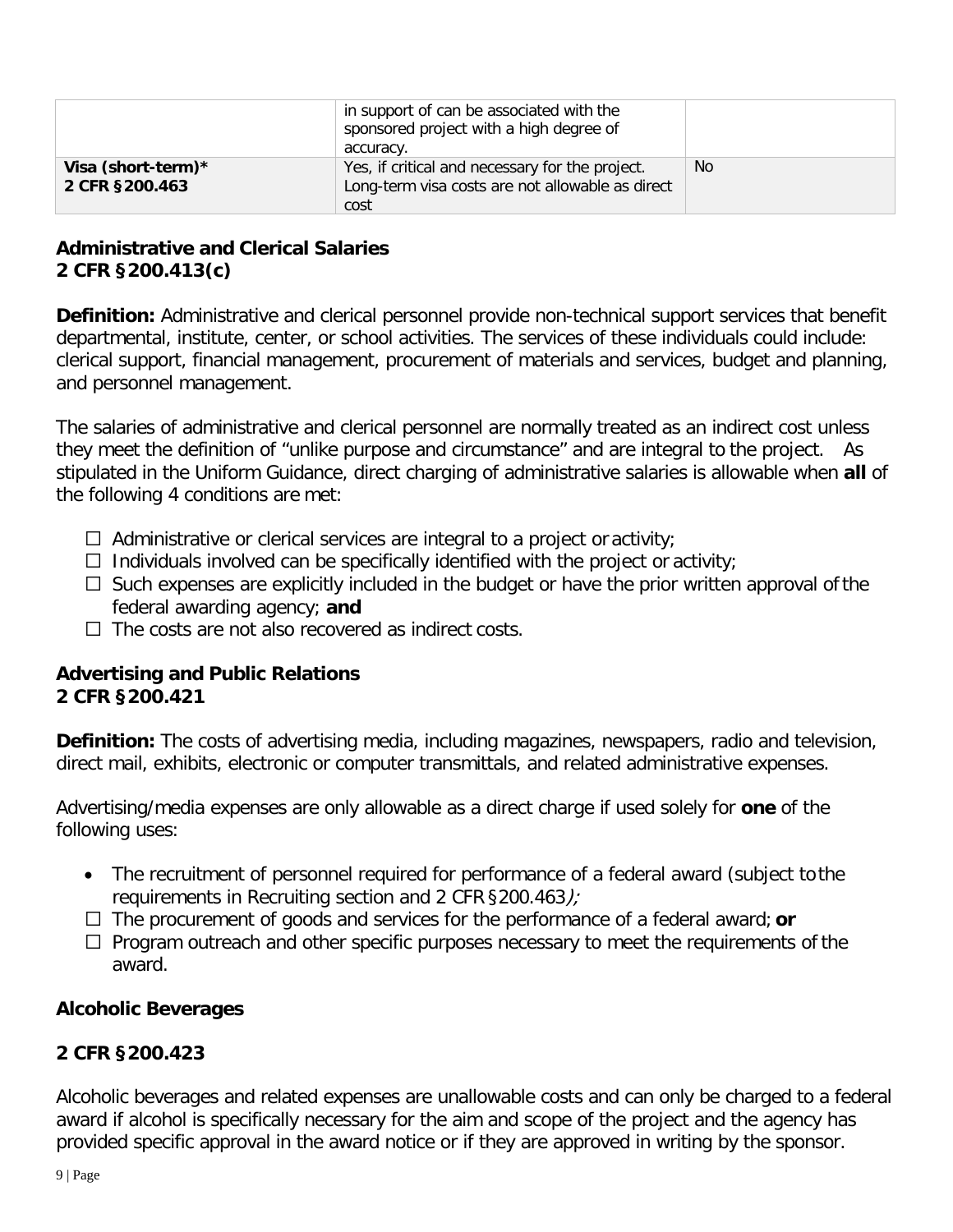In order to charge a business meal on a federal award, an itemized receipt should be presented even if the total amount of the bill is less than \$75. If an itemized receipt is not available, provide written justification.

- $\Box$  If the meal(s) did not include alcohol, the traveler must attest in writing that no alcohol was charged, and the entire amount can be charged to the appropriate federal award.
- $\Box$  If the meal(s) did include alcohol and the traveler can attest the alcohol cost in writing, then the alcohol portion of the meal costs, along with the applicable tax and tip, must be charged to a non-sponsored account (using object code 8450). The remainder of the meal costs can be charged to the appropriate federal award.
- □ If alcohol was included and the traveler **cannot** attest to the alcohol cost, no portion of the meal costs can be charged to a federal award.

#### <span id="page-9-0"></span>**Bad Debts 2 CFR §200.426**

Bad debt or uncollected billings, including losses (whether actual or estimated) from uncollectable accounts and other claims, are unallowable and may not be charged to a federal award. Collections and legal expenses related to bad debt are also unallowable.

#### **Compensation (Bonuses, Maternity or Parental Leave, Severance) 2CFR §200.430, 440**

Compensation costs are generally allowable as a direct expense when the paid effort provides a direct benefit to the award and when the amount is within the federally allowable limits (e.g., agency-specific salary caps).

Special Considerations:

- $\Box$  Level of compensation may not increase solely due to an increase in available sponsored funding.
- $\Box$  Payments to supplement a fellowship are unallowable on any federal award.
- $\Box$  All CDU employees must be budgeted as salary and cannot be included as consultants or vendors.

#### **Bonuses 2CFR §200.430**

Incentive compensation paid to faculty or staff can be charged to awards if **all** of the following criteria are met:

- $\Box$  Payment is part of a performance based bonus program available to all employees, or groups of employees, at the University
- The overall compensation to the individual is reasonable; **and**
- $\Box$  The bonus program is consistently applied and allocated based on proportional benefit.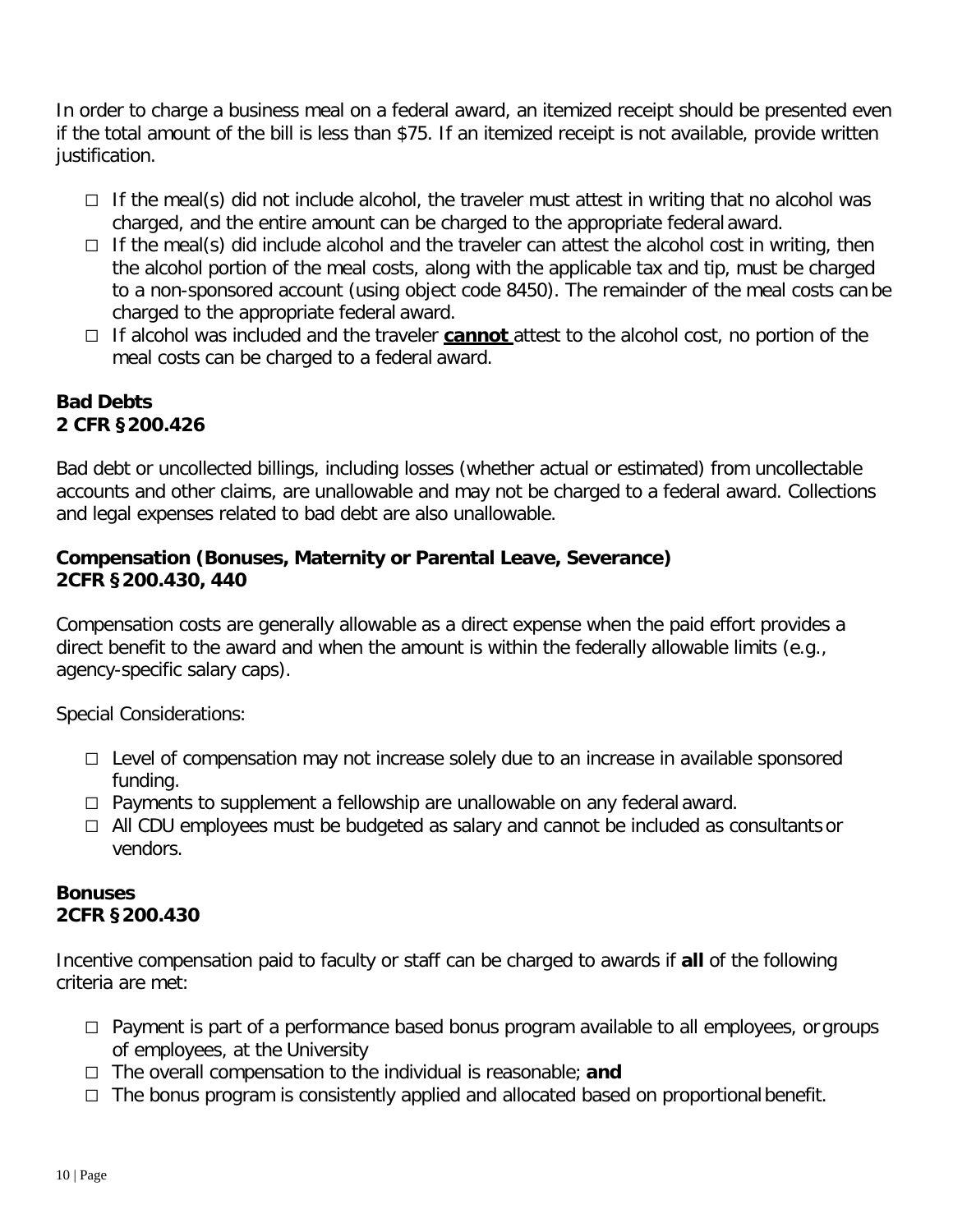## **Maternity or Parental Leave**

No explicit federal quidance exists for maternity leave for employees; refer to the Guidance Concerning Charging Staff Parental Leave to Sponsored Awards.

The eight weeks of short-term disability pay associated with maternity leave is paid directly through short-term disability and therefore may not be charged to any sponsored award. The four weeks of parental leave can be charged as paid time off to a grant in proportion to the normal percentage of effort associated with the project(s). The thirteenth week can be taken as vacation time or personal time, per CDU University policy.

#### **Severance 2 CFR §200.431(i)(1)**

**Definition:** Severance pay is compensation in addition to regular salary and wages paid by an institution to employees whose services are being terminated. Expenses of severance pay are allowable only to the extent that such payments are required by law, or by CDU-employee agreement.

Under certain circumstances, severance pay can be charged to sponsored awards.

#### **Communication Expenses (cell phones, internet) 2 CFR 200** Appendix II

Due to the difficulty in identifying portions of a communications bill to a specific award or other university activity with a high degree of accuracy and certainty, communication expenses are generally included in the indirect cost calculations and treated as indirect costs. Only when a communication expense meets the "unlike purpose and circumstances" criteria noted above in Section II can they be directly charged to a sponsored award.

#### **Communication expenses charged as indirect costs include the following:**

- $\Box$  Charges for landline telephone services
- Cell phones, smart phones, or other personal digital assistant, "PDA," device charges
- $\Box$  On-campus or home Internet access or network connectivity fees

#### **What communication costs can be charged as a direct expense?**

Communication expenses that can be linked to a specific sponsored project with a high degree of accuracy and are used primarily for the sponsored project may be charged as a direct expense. Examples of communication expenses that may be charged as a direct cost include the following:

- Itemized long distance telephone charges for communication related specifically to an award
- $\Box$  Communication devices used exclusively for conducting surveys
- $\Box$  Telephones and PDAs used exclusively to manage a multi-site research project
- $\Box$  Dedicated telephone lines set up to receive data feeds from the field or conduct surveys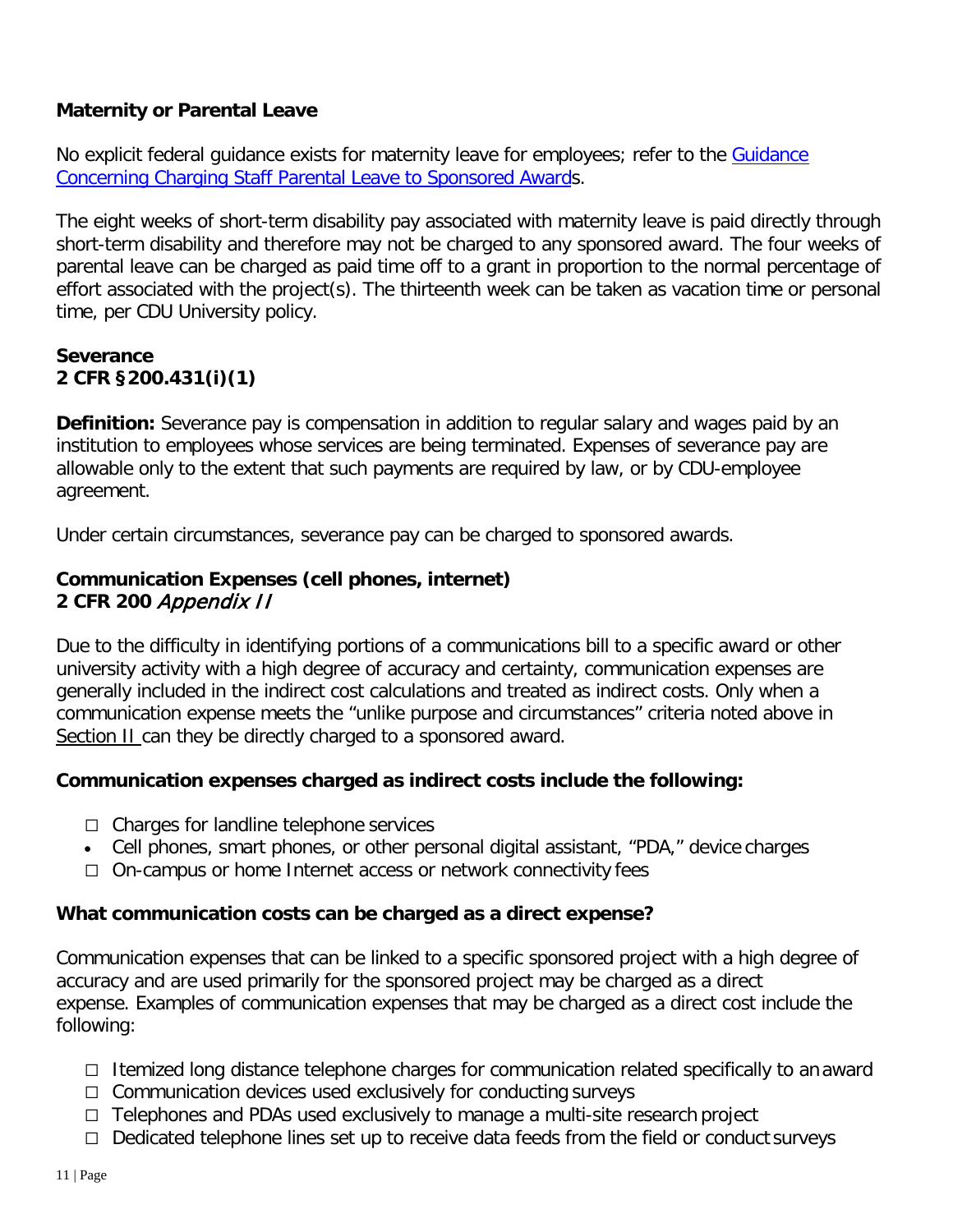- $\Box$  Hotel and airline Internet fees during travel related to an award
- $\Box$  Incremental expenses for international coverage for CDU employees in travel status
- $\Box$  Cell phones in remote locations where communication infrastructure is limited

#### <span id="page-11-0"></span>**Conferences 2 CFR §200.432**

A conference fee may be charged as a direct expense if **one** of the following circumstances is met:

- $\Box$  The researcher and /or research team are presenting results of the research obtained during the course of his or her work on the project;
- $\Box$  The researcher can confirm that the purpose of the conference is directly related to that of the award being charged; **or**
- $\Box$  An aim of the award is for the PI to host a conference to disseminate information from the sponsored project.

Conference fees are treated as an indirect cost when the employee attends the conference to gain a general understanding of the topics presented, rather than to receive or present specific information related to a sponsored award. Conference fees that are not specifically related to an award should be charged to a faculty discretionary, departmental, or school account.

Information regarding membership fees associated with conference registrations is found in the Membership section.

#### **Contributions and Donations 2 CFR §200.434**

The value (either monetary or in-kind) of donated services and property are unallowable and may not be charged as either a direct expense or an indirect cost.

### <span id="page-11-1"></span>**Depreciation 2 CFR §200.436**

Depreciation should not be charged directly to an award. CDU is compensated for the use of its buildings, capital improvements, equipment, and software projects capitalized in accordance with the Generally Accepted Accounting Principles (GAAP) through the F&A rate.

### <span id="page-11-2"></span>**Equipment 2 CFR §200.439, §200.33, §200.452**

Equipment, including fabrications, with a total acquisition cost of \$5,000 or greater is considered capital equipment and may only be charged as a direct expense when it is necessary for the performance of the sponsored award.

• "Special purpose equipment" is equipment that is used only for research, scientific, or other technical activities. Examples of special purpose equipment include microscopes, genomic sequencers, imaging equipment, and spectrometers.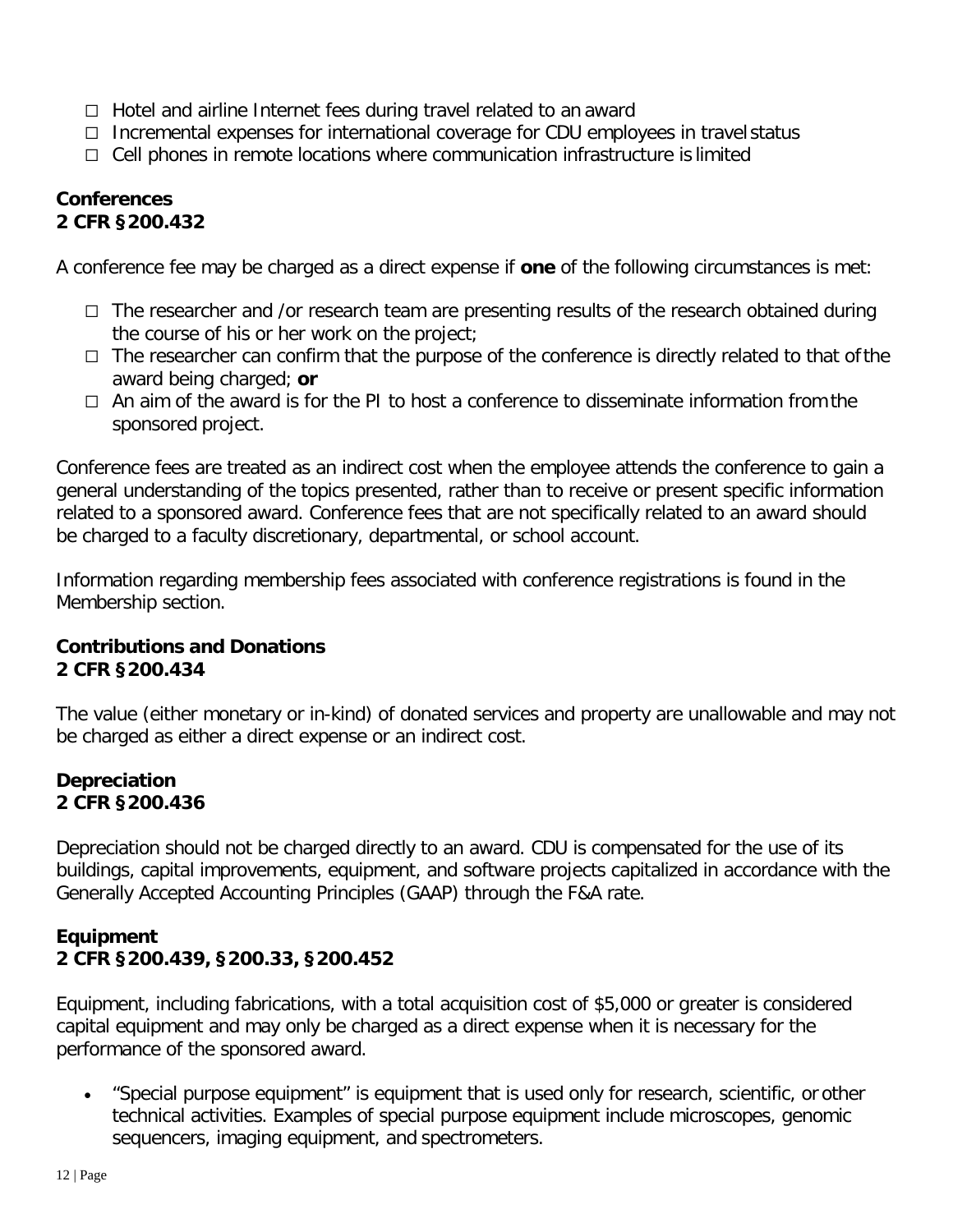• "General purpose equipment" is equipment which is not limited to research, scientific or other technical activities. Examples include office equipment and furnishings, telephone networks, information technology equipment and systems, air conditioning equipment, and reproduction and printing equipment.

General purpose equipment is generally treated as an indirect cost because it cannot be easily linked to a particular cost objective. Equipment types that are typically considered "general purpose" may only be appropriate as a direct expense when the PI is able to justify that the equipment is necessary for the unique scientific/technical tasks of the specific agreement, not already available, and will be initially utilized almost exclusively for the award objectives.

## **Equipment Repairs**

Routine repair and maintenance of general purpose equipment are normally treated as indirect costs. Service, repairs or warrantee costs for special purpose equipment dedicated to a sponsored project may be charged directly.

#### **Equipment Purchases at the End of Award**

Equipment purchases charged directly to an award must be necessary for performance on the project; therefore, equipment purchases near the end of an award period should have additional scrutiny and may be subject to project-specific justification and/or sponsor approval.

#### **Exchange Rates 2 CFR §200.440**

Expense increases for fluctuations in exchange rates can be treated as a direct expense when existing funding is available to cover the difference and there is prior approval by the federal awarding agency.

#### **Fines, Penalties or Settlements 2 CFR §200.441**

Expenses resulting from violations (or alleged violations) of, or failure to comply with, federal, state, local or foreign laws and regulations are unallowable. Examples of items that may not be charged to a federal award include:

- $\Box$  Parking ticket or traffic violation
- $\Box$  Regulatory violation fines
- $\Box$  Late returned book fee

In very rare situations, if the expense is incurred as the result of complying with a specific provision of the federal award or with prior written approval from the federal awarding agency, the expense may be directly charged to the award.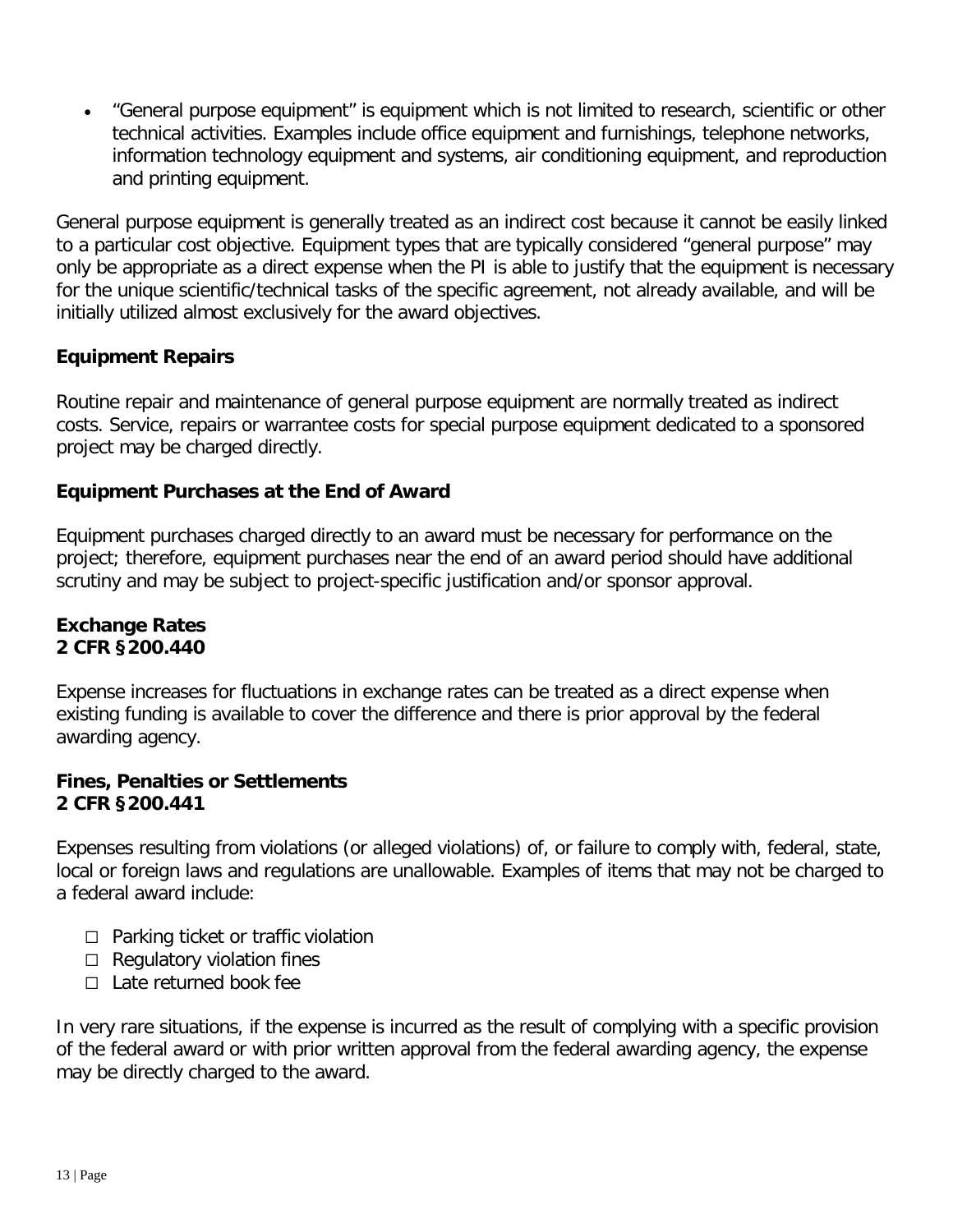#### **Materials & Supplies 2 CFR §200.453, §200.94**

General purpose materials and supplies purchased and used by departments for all activities should not be directly charged to federal awards. Examples include copy paper, office supplies, and cleaning materials.

Items purchased specifically for one or more research projects may be charged as direct expenses.

If the use of the items is shared among projects or labs, an allocation methodology should be created, documented and periodically reviewed.

Examples of office supplies that may be charged as a direct expense include:

- $\Box$  Office supplies specifically purchased for a program project or a survey funded by a grant
- $\Box$  Material required for poster or publication preparation (poster board, photographic supplies, color paper for a presentation that is directly attributed to the sponsored project)
- Computing Devices see section below

#### **Books, Journals, Periodicals and Subscriptions 2 CFR §200.454**

Books, journals, periodicals, and subscriptions are normally treated as indirect costs.

Examples of unallowable charges:

- $\Box$  General or reference texts, including medical dictionaries
- $\Box$  Books, manuals, reprints that generally assist the PI in keeping up with his/her field of research
- $\Box$  Publications that provide a general benefit to research and teaching activities
- $\Box$  Subscriptions to journals

These expenditures may be charged as direct expenses only in unusual circumstances. Examples include:

- $\Box$  The book or journal is not available in the library and can be associated specifically with the sponsored award
- $\Box$  The book or journal is available from the library but is utilized so frequently for a specific award that a library copy is not sufficient
- $\Box$  A book contains a specific research technique or information that will introduce efficiencies to the research or improve the quality of results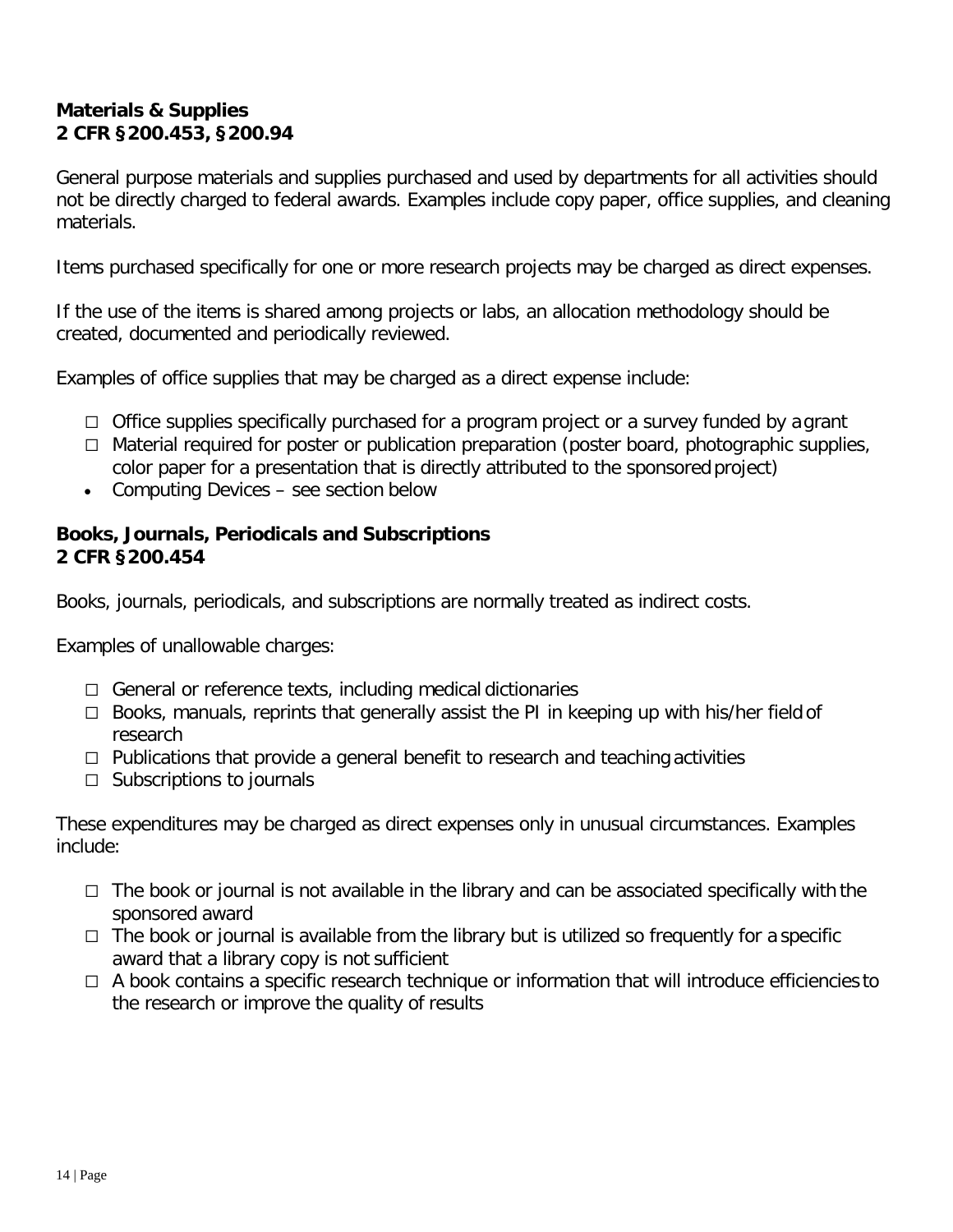### **Computing devices 2 CFR §200.453, §200.94, §200.20, §200.33**

**Definition:** Machines used to acquire, store, analyze, process, and publish data and other information electronically, including accessories (or "peripherals") for printing, transmitting, and receiving or storing electronic information.

Computing devices that cost less than \$5,000, and are essential and allocable to the performance of an award, may be charged directly either as a purchase or a lease. For computing devices costing greater than \$5,000, systems or equipment fabrications, please see the Capital Equipment Policy.

Examples of computers that can be charged as direct expenses include:

- $\Box$  A laptop specifically needed to record data in field research
- $\Box$  A computer physically attached to another piece of scientific equipment and/or required for collection and analysis of information/data
- $\Box$  A computer used primarily on the designated sponsored award
- $\Box$  A computer that will remain property of the University (and not the personal property of an individual)

Computing devices may be allocated to multiple sponsored awards if the project's portion of the use can be reasonably estimated and is directed by the PI. The expense should be properly allocated to all benefitting activities.

- If a device will be used only in part for an award's activities, the award may only be charged for a portion of the device's expense.
- $\Box$  University-funded activities such as instruction and administration should bear at least their fair share of the acquisition expense.
- $\Box$  De Minimis use of the device for other activities is allowed as long as the device is using the device primarily on the sponsored project(s).

## **Copier Charges**

Copier charges for general administrative support of a project should not be charged as a direct expense. Copier charges may only be an appropriate direct charge in cases when **both** of the following criteria are met:

- The awarding agency has approved the direct charge in the awarded budget or there is subsequent agency approval. The copy expenses associated with a project are extraordinary and meet the "unlike purpose and circumstance" criteria, **and**
- $\Box$  The copy expenses are an integral part of the specific tasks associated with the sponsored award and can be separately tracked.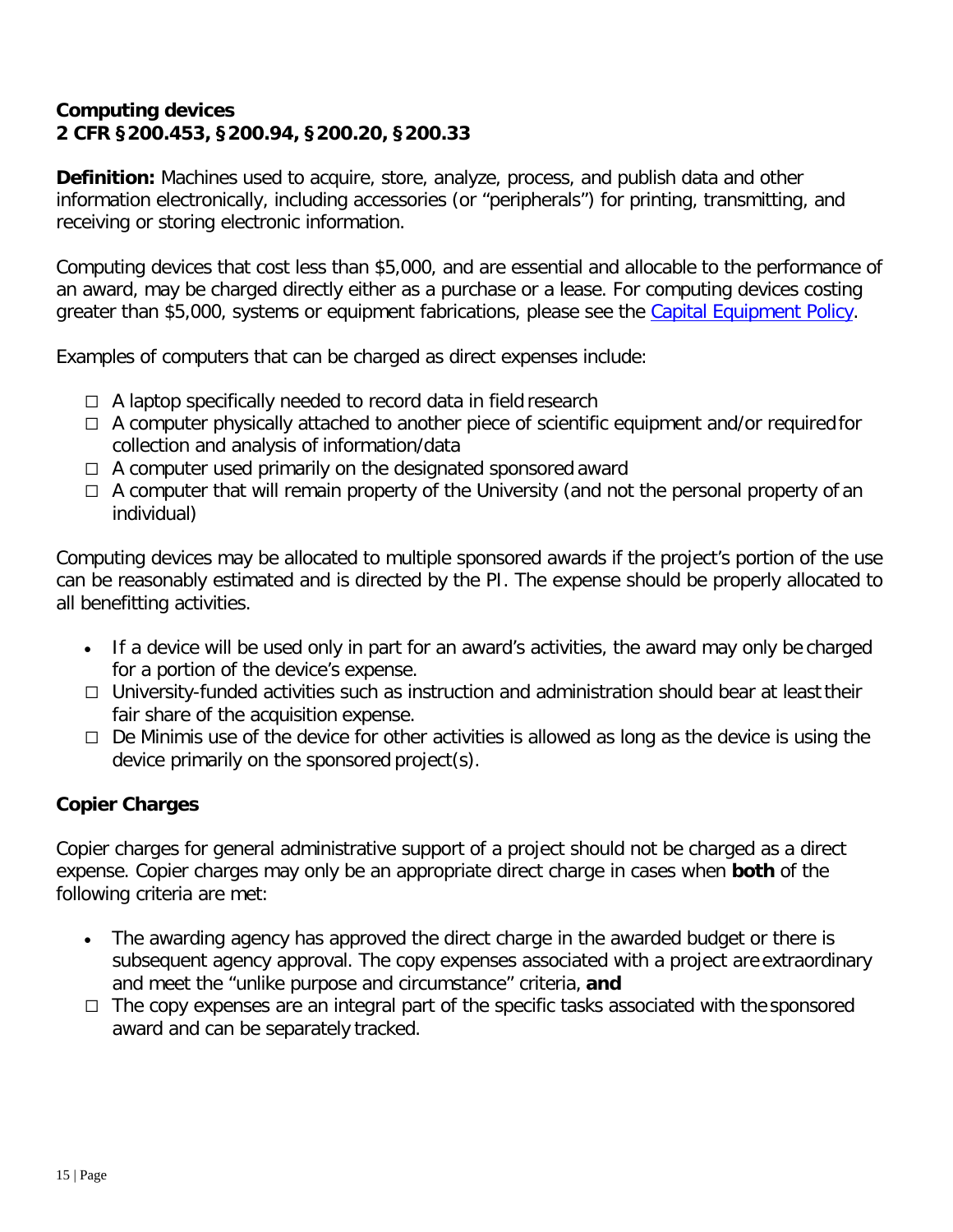#### **Memberships, Dues and Professional Activity Expenses 2 CFR §200.454**

Dues and memberships in professional organizations are normally charged as indirect costs because their purpose is more general in nature – i.e., furthering a PI's knowledge in his/her field – and cannot be identified with a high degree of specificity to an individual research project. Membership may be charged only if it is required for conference attendance where the researcher is presenting his or her research or obtaining, circulating, or distributing information to advance the performance of the project.

Note: the membership fee is allowable as a direct cost to the project if it reduces the overall cost of attending the conference.

#### **Participant Support Costs (excluding training grants) 2 CFR §200.75, §200.456**

**Definition:** Direct expenses for items such as stipends or subsistence allowances, travel allowances, and registration fees paid to or on behalf of participants or trainees (but not employees) in connection with conferences or training projects.

Participant support costs are allowed if all of the following criteria are met:

- $\Box$  The costs are programmatically justified;
- $\Box$  The costs are explicitly included in the budget and the budget is approved or prior written approval is received from the Federal awarding agency; **and**
- $\Box$  The expense does not take indirect costs.

Note: NIH will only allow Participant support costs to be charged if they were approved in the original Funding Opportunity Announcement (FOA).

#### **Who is a participant?**

A participant is defined as a non-CDU employee who is the recipient, not the provider, of a training associated with a workshop, conference, seminar, symposium, or other short-term instructional or information sharing activity. Participants are not required to provide any deliverable to the university and they are not subject to CDU human resources policies (e.g., they cannot be terminated for failure to perform). Participants may include students, scholars, and scientists from other institutions, representatives of private sector companies, teachers, and state or local government agency personnel.

A person classified as an intern would be paid as an employee and not as a participant, because the intern, while receiving certain training, is also providing services.

#### **What expenses can be included in participant support costs?**

Participant support costs include expenditures for items such as the following: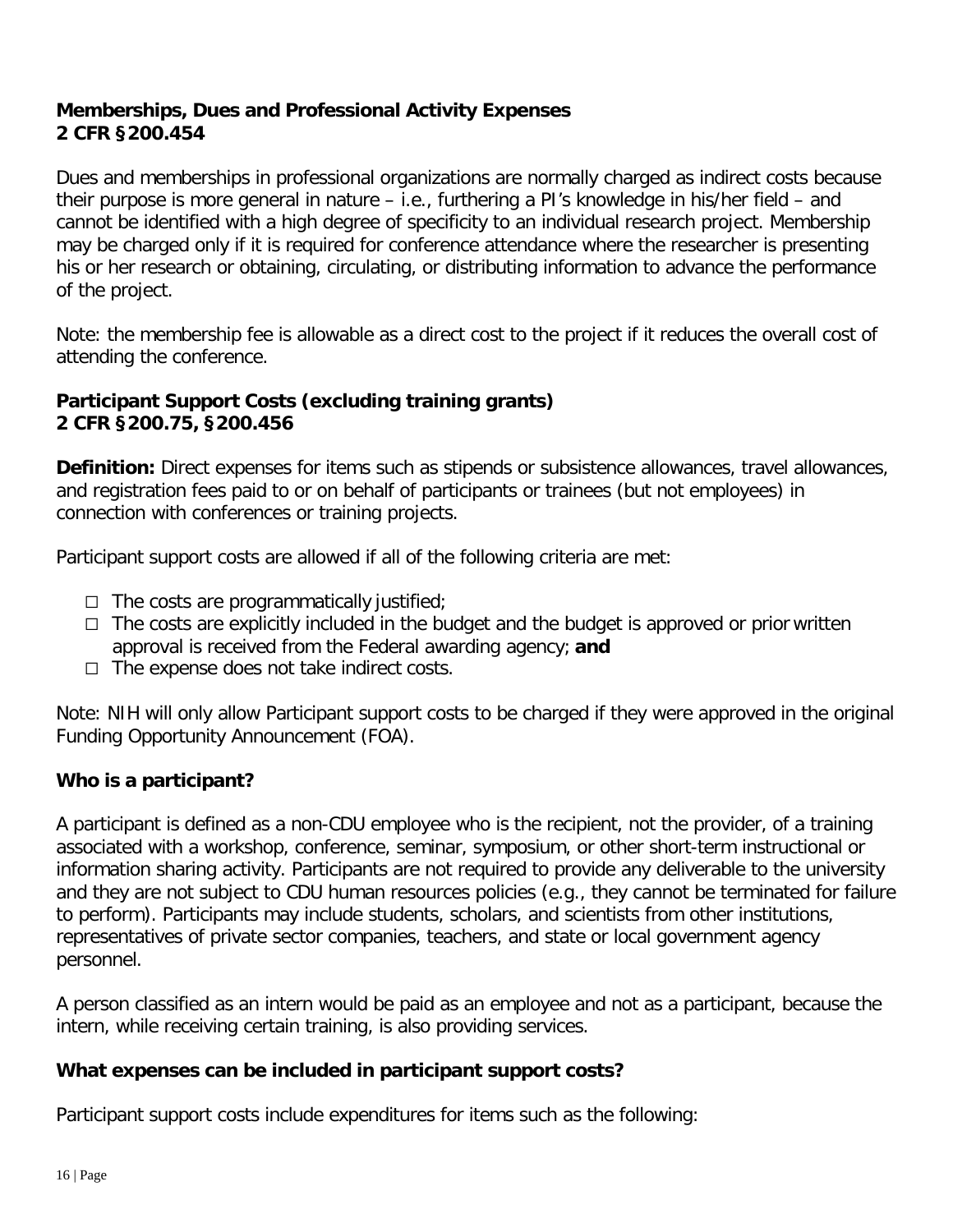- □ Stipend. A stipend is a set amount of money to be paid directly to the participant in connection with a short-term training activity. Note that short-term means the appointment period approved by the sponsor.
- **Travel**. Travel includes the costs of transportation and associated costs and must follow sponsor guidelines (e.g., US flag carrier, coach class, most direct route) as well as CDU's travel policies and guidelines. The sole purpose of the trip must be to participate in the project activity. If a training activity involves field trips, the cost of transportation for participants may be allowable.
- **Subsistence allowance**. The cost of a participant's housing and per diem expenses necessary for the individual to participate in the project are generally allowed, provided these expenses are reasonable and limited to the days of attendance. Although they may participate in meals and snacks provided at the meeting or conference, participants who live in the local area are not entitled to subsistence payments.
- □ **Fees.** The fees paid by a participant in connection with meetings, conferences, symposia, or training projects are generally allowable costs. These fees may include laboratory fees, passport or visa fees for foreign participants, and registration fees.
- □ **Other.** Certain other costs paid on behalf of or to the participant as required for their involvement may be allowable, including training materials, laboratory supplies, and insurance.

## **What expenses CANNOT be included as participant support costs?**

Participant support costs *do not i*nclude the following types of payments:

- $\Box$  Honoraria paid to a guest speaker or lecturer
- □ Conference support costs such as facility rentals, media equipment rentals, or conference food
- $\Box$  Subaward to a provider for multiple training events (i.e., an ongoing contract with specific terms and conditions)
- $\Box$  Agreements with employers (e.g., public school system) to reimburse the employer for the costs related to sending its employee to a conference or workshop. It is recommended that the PI inform participants prior to the initiation of the project about any costs associated with their participation in the project that are not covered.
- Expenses for collaborators to meet at a single destination and discuss a research project's progress and direction. Such expenses should be budgeted under travel or other expenses as allowed by the sponsor.
- An incentive payment to encourage an individual to participate as a human subject in a research study is not a participant support cost and should be budgeted as an "other direct costs" bearing full overhead.

## **Rebudget**

Per 200.308(c)(5), prior approval is required to transfer funds budgeted for participant support costs to other categories of expenses.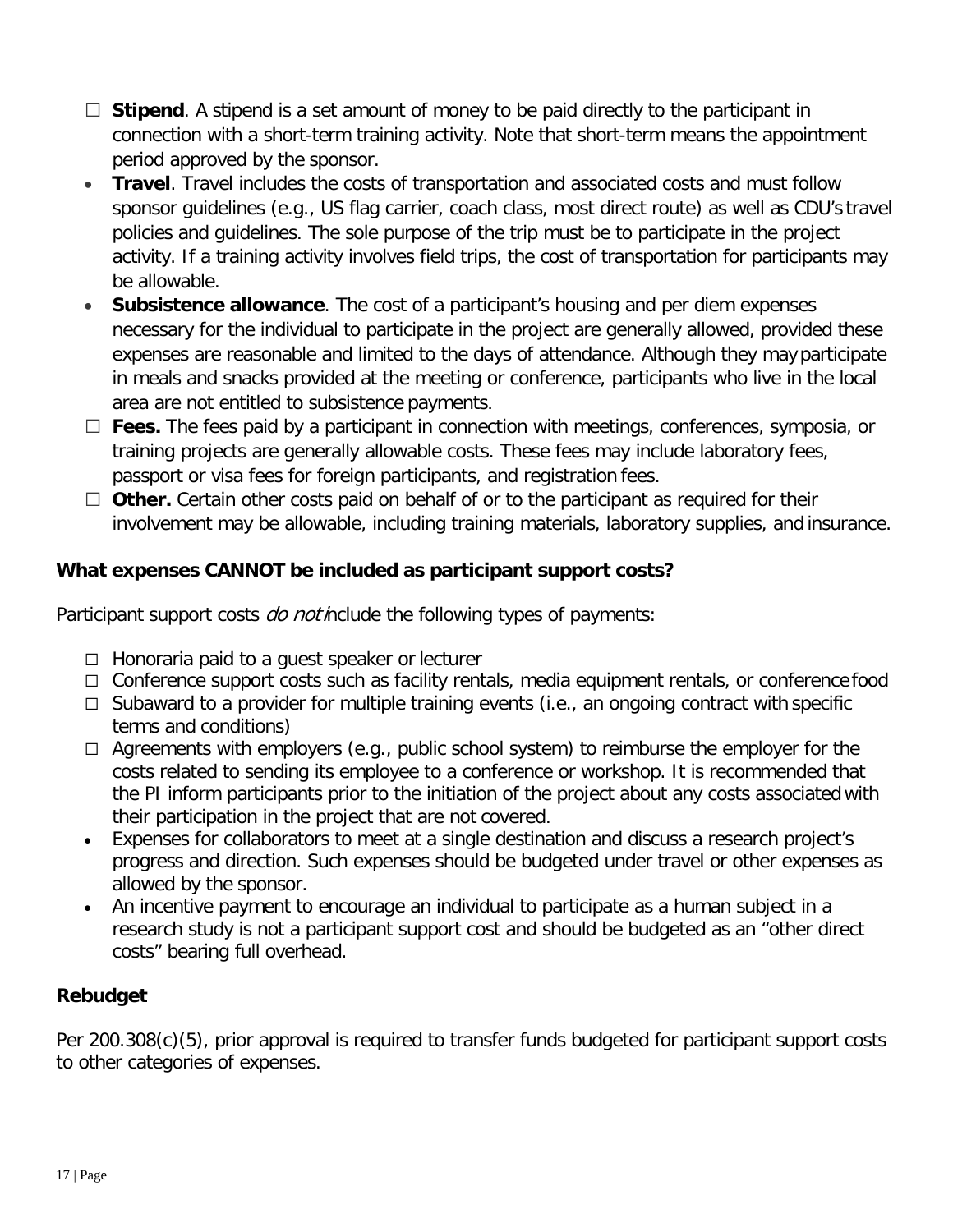#### **Postage and Express Delivery 2 CFR §200.473**

Postage or express mailing expenses are generally treated as indirect costs.

Please note postage and express delivery specifically associated with individual sponsored awards is treated as a direct cost.

If the expenses are required for a project and can be linked to that specific project, the cost may be charged as a direct expense. Examples of shipping and postage expenses that may be charged as direct costs:

- $\Box$  Shipping specimens to a lab facility for processing
- $\Box$  Postage for surveys
- $\Box$  Shipment of animals for use on a specific project
- $\Box$  Sharing model organisms as required by the terms and conditions on the award
- $\Box$  Shipping research presentation materials for a conference

#### **Professional Service Expenses 2 CFR §200.459, §200.435**

Costs of professional and consultant services are allowable as direct expenses when **all** of the following conditions are met:

- $\Box$  The service has been determined as allowable and necessary for the federal award;
- The professional or consultant is not an employee of CDU; **and**
- $\Box$  The expenses are reasonable in relation to the services rendered (i.e., the service cannot be performed more economically by direct employment).

All CDU employees must be budgeted as salary and cannot be included as consultants, advisors or vendors.

Retainer fees for professional services must be supported by evidence of bona fide services available or rendered. Any professional service costs related to defense and prosecution in criminal and civil proceedings are unallowable.

#### **Recruiting Expenses (Short-term visas) 2 CFR §200.463**

**Definition:** Expenses associated with the hiring of staff and are not normally allowed as direct charges.

Recruiting expenses, for all potential candidates, can be directly charged when the hiring of the individual is essential to achieving the objectives of the project. In this circumstance, the following costs may be allowed as direct charges:

 $\Box$  The expense of employee recruitment directly related to the project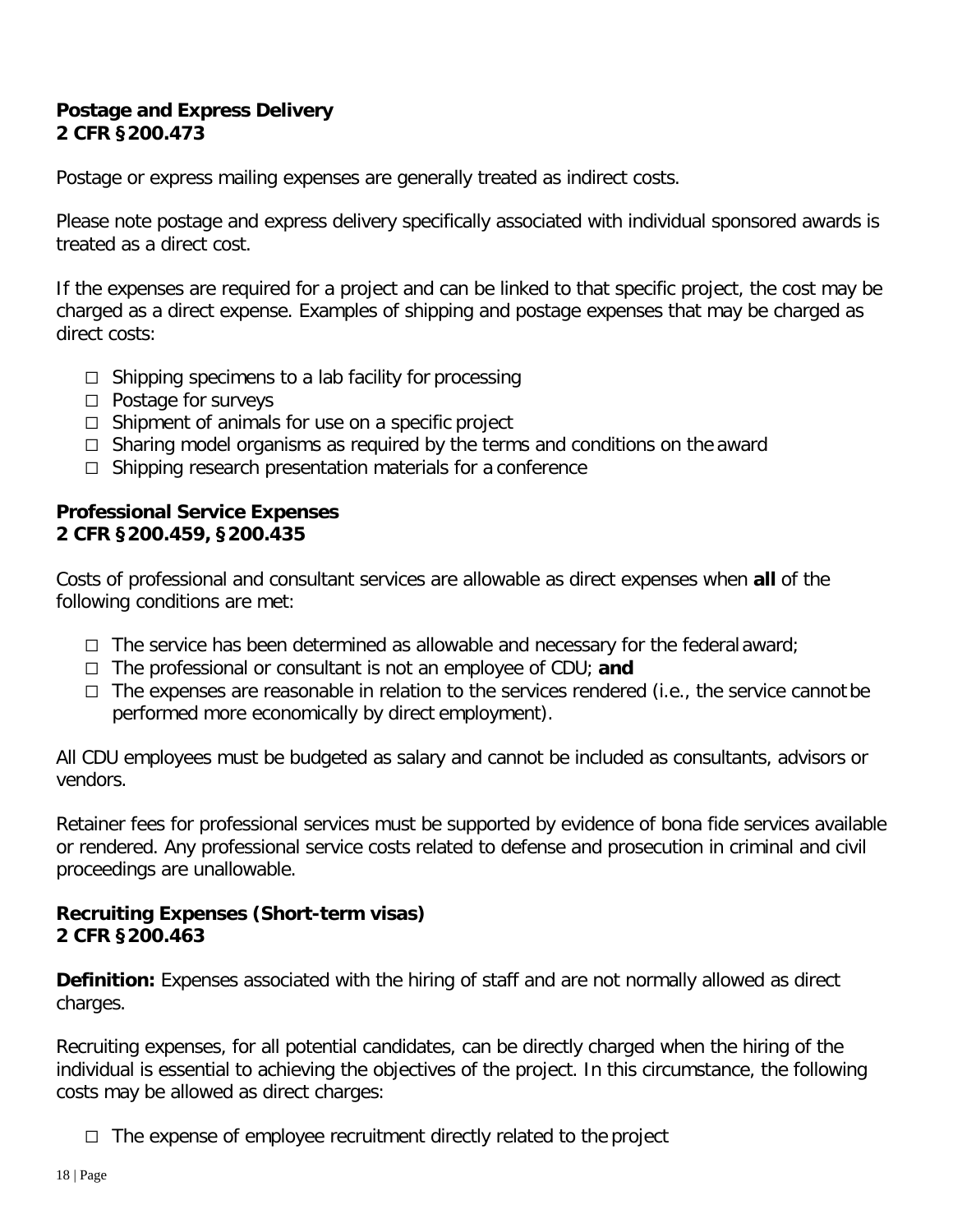- $\Box$  Travel expenses of applicants for interviews
- $\Box$  Relocation expenses of new employees (see Relocation Expense of Employees)

Recruiting costs *not* allowed as a direct expense include:

- $\Box$  Special payments
- □ Gifts
- $\Box$  Fringe benefits
- $\Box$  Salary allowances incurred to attract professional personnel that do not meet the test of reasonableness

Additionally, where recruitment costs incurred have been funded in whole or in part as a direct expense on a federal award, but the newly hired employee resigns within 12 months after hire, CDU is required to refund or credit the federal share of those recruitment expenses.

#### **Short-Term Visas for Recruiting 2 CFR §200.463**

Short-term travel visa expenses, in certain justifiable circumstances and only when associated with recruiting, may be charged as a direct expense on an award. Short-term visas differ from longerterm immigration visas in that they are issued for a specific period and purpose and therefore can be clearly identified as directly connected to recruitment of personnel for a federal award. For the expenditure to be directly charged to a federal award, the individual applying for the visa must meet **both** of the following criteria:

- $\Box$  Is critical and necessary for the performance of the project; **and**
- $\Box$  Is working on the project funding the visa expense when they are hired.

Additionally, where visa costs incurred have been funded in whole or in part as a direct expense on a federal award but the newly hired employee resigns within 12 months after hire, CDU is required to refund or credit the federal share of the visa expenses.

#### **Relocation Costs of Employees 2 CFR §200.464(J)**

Relocation costs are allowable as direct expenses if there is a permanent change of assignment of an existing employee or upon recruitment of a new employee. If the relocation of the employee directly benefits and is essential to the project(s), then the costs can be charged as direct expenses to the award(s).

Considerations when evaluating the allowability of relocation expenses of an individual include the following:

- $\Box$  The work performed will directly benefit the objectives of the award
- $\Box$  Reimbursement to the employee is in accordance with CDU policies
- The reimbursement does not exceed the employee's actual (or reasonably estimated) expenses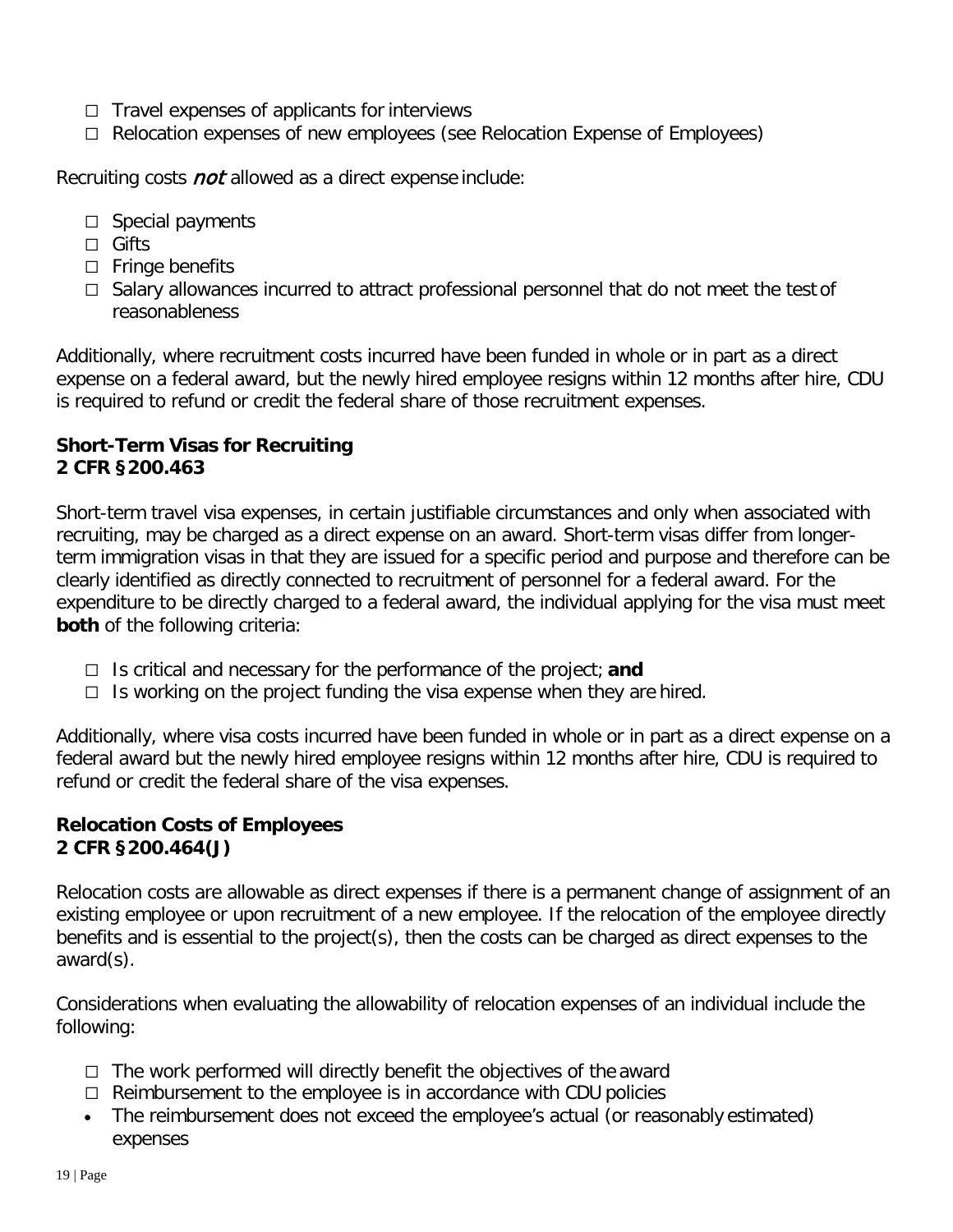#### **Specialized Service Facilities 2 CFR §200.468**

Academic service center fees and charges are allowable as a direct charge on a federal award when **all** the following criteria are met:

- $\Box$  The service center charges are based on actual usage;
- $\Box$  The service provided is directly applicable to the award;
- $\Box$  The charge is based on an established rate schedule or methodology that does not discriminate between activities on federal awards and is designed to recover only the aggregate costs of the services.

#### **Taxes 2 CFR §200.470**

There are allowable federal taxes that CDU is required to pay; in most circumstances, these costs are treated as indirect costs.

In certain instances, taxes, including sales tax and Value Added Taxes (VAT), are legally required and are associated with expenditures on federal awards. These taxes can be charged as direct expenses on the associated federal award. When a refund can be requested, due to exemptions, the original charge should not be charged to a federal award.

#### **Travel and Related Expenses 2 CFR §200.474**

See the University **Travel Policy and Fly America Act**.

Travel-related expenses are allowable as direct expenses when they provide a direct benefit to the sponsored award.

Unallowable travel expenses include:

- $\Box$  Limousines
- Commuting or travel expenses when not on "travel status"
- Airfare above "lowest economy fare class" (coach or equivalent)

Domestic and foreign travel charged to a sponsored project must follow these guidelines as well as the CDU University Travel Policy and funding agency requirements, whichever imposes the greater restrictions.

Travel expenses that directly support the sponsored project may be charged on an actual expense basis, on a per diem or mileage basis in lieu of actual expenses incurred, or on a combination of the two, provided the method used is applied to an entire trip and not to selected days of the trip.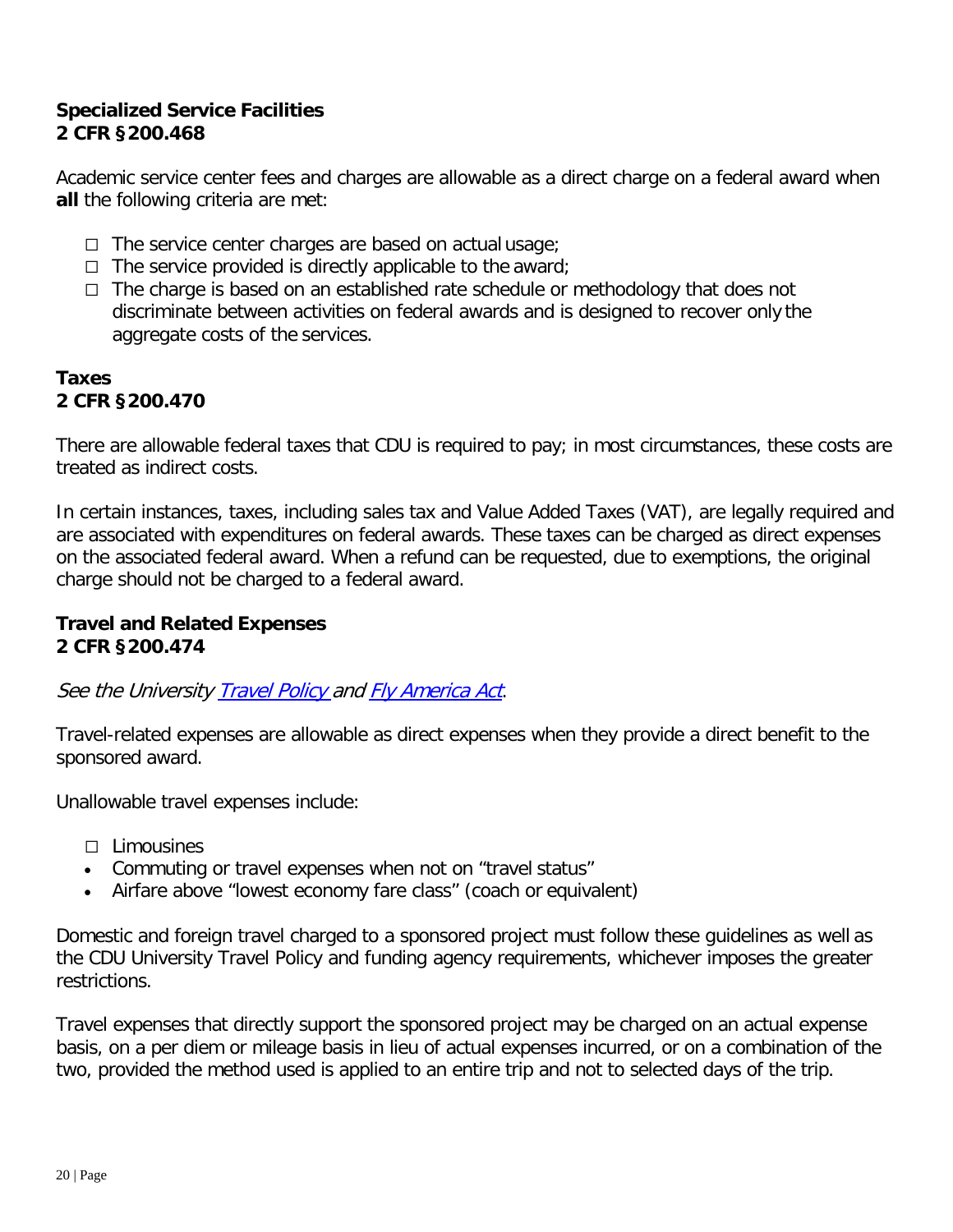In order to charge a business meal on a federal award, an itemized receipt should be presented even if the total amount of the bill is less than \$75. If an itemized receipt is not available, use a Missing Receipt Affidavit (a written signed statement), and:

- $\Box$  If the meal(s) did not include alcohol, the traveler must attest in writing that no alcohol was charged, and the entire amount can be charged to the appropriate federal award.
- $\Box$  If the meal(s) did include alcohol and the traveler can attest the alcohol cost in writing, then the alcohol portion of the meal costs, along with the applicable tax and tip, must be charged to an unrestricted account. The remainder of the meal costs can be charged to the appropriate federal award.
- $\Box$  If alcohol was included and the traveler CANNOT attest to the alcohol cost, no portion of the meal costs can be charged to a federal award.

## **Air Travel 2 CFR §200.474.3(d)**

## **Lowest Economy Fare Class**

Federal regulations require travelers to incur the lowest possible expense to the federal award; in most circumstances, this is a non-refundable (restricted) economy class airfare.

Federal regulations require that airfare costs in excess of the lowest economy fare class are unallowable except when such accommodations would:

- (i) Require lengthy routing;
- (ii) Require travel during unreasonable hours;
- (iii) Excessively prolong travel;
- (iv) Result in additional costs that would offset the transportation savings; or
- (v) Offer accommodations not reasonably adequate for the traveler's medical needs.

Once these criteria are met, the traveler must justify and document the exception for the use of business-class or upgraded economy airfare to be allowable on a federal award. Complementary (nocost) upgrades are allowed. The *Federal Awards Airfare Exception Approval Form* must be completed and signed by an authorized signer and submitted with the travel reimbursement documentation.

There may be circumstances where there is a high likelihood that the itinerary may change; in these situations it is appropriate to purchase a refundable (unrestricted) ticket. Include in the business purpose section of the reimbursement request the reason for purchasing a refundable ticket.

## **Business Class Airfare or Upgraded Economy**

If business class travel or upgraded economy is allowed under the CDU Travel Policy but cannot be charged to the federal award, the traveler may still fly business class or upgraded economy. However, the difference in fare between the least expensive economy fare class and the business class fare must be charged to a non-sponsored account. Business class airfare can only be charged to a federal award if one of the federal exceptions noted above is met. There are no exceptions to this rule.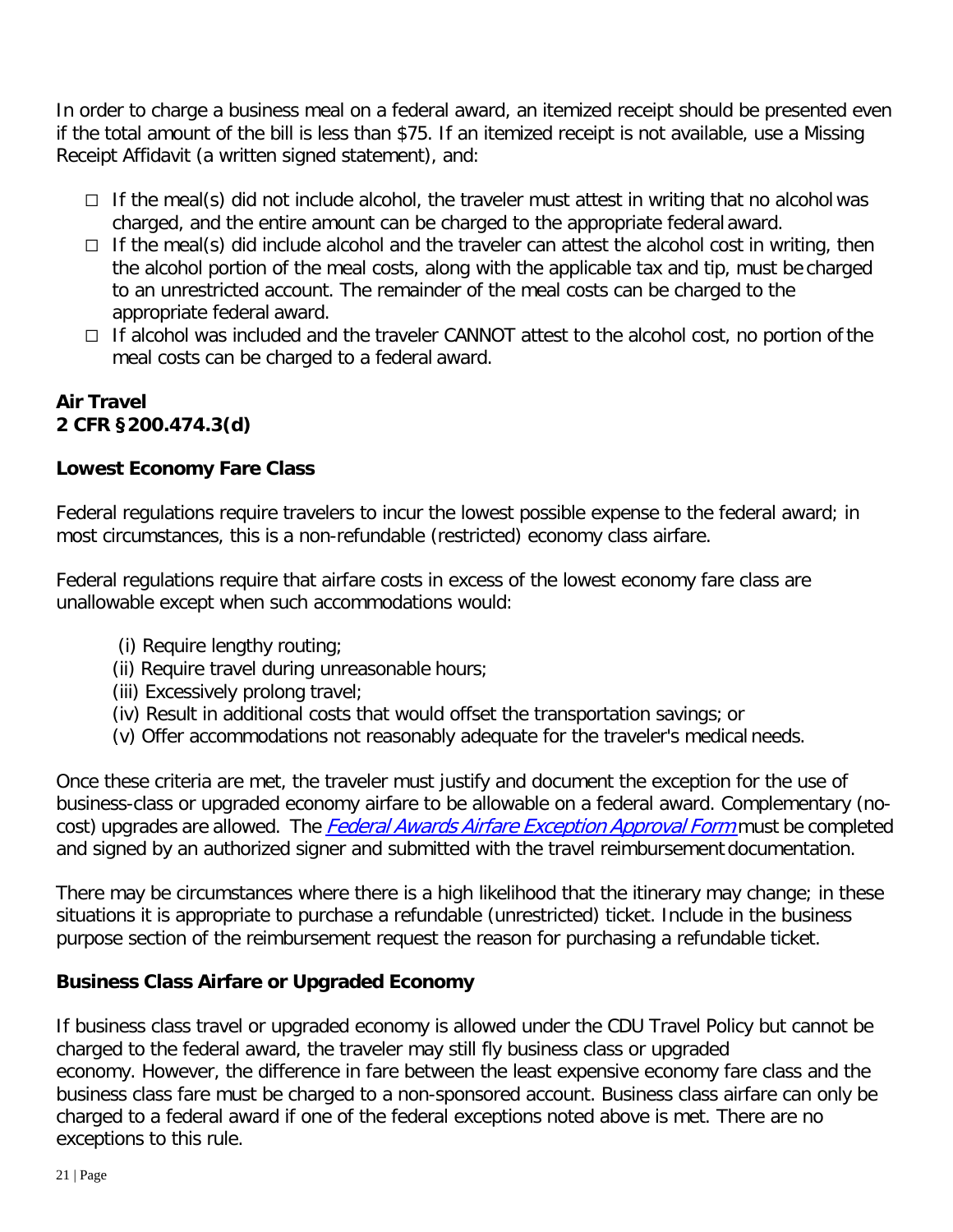The traveler must obtain, within 24 hours of booking the flight, a price quote for the economy fare for the same itinerary. The economy class fare can be charged to the federal award, and the difference **must** be charged to a non-sponsored account.

If the traveler does not obtain written documentation of the lowest available economy fare for the same itinerary within 24 hours of booking the flight, NO portion of the fare may be charged to the federal award. Post-booking quotes are not allowed as substitute documentation.

## **Fly America Act**

All air travel on federal awards must comply with the Fly America Act and use US Flag Carriers, even when a less costly foreign flag carrier is available, unless the flight meets the circumstances and exceptions described in the CDU University **Federal Awards Fly America Act Exception Form**. You will need to retain documentation of the Fly America exceptions.

The Open Skies Agreement is an exception to the Fly America Act requirement and it allows travelers to fly on airlines from the European Union, Australia, Switzerland and Japan under certain circumstances. To determine if a flight meets the Open Skies Agreement criteria, check the Fly America Act and Open Skies Agreements Decision Tree.

Examples of **allowable** air travel expenses on federal awards:

- $\Box$  A researcher purchased an economy fare and it was upgraded to business class for free (no additional costs)
- $\Box$  A post-doc traveled on a foreign airline but the ticket has a US carrier code (code share) next to the flight numbers

Examples of **unallowable** air travel expenses on federal awards:

- $\Box$  A PI purchased a nonstop business class ticket for domestic travel because the coach class fare was not available and there were alternative flights available
- $\Box$  A PI booked a business class ticket for an 8 hour international flight on a US carrier and charged the full fare to the federal award without any written documentation of an exception
- $\Box$  A Co-PI booked the lowest available economy class fare for a flight from Boston to Amsterdam on a European carrier with the business purpose to present a paper on a DoD funded award
- A post-doc purchased a ticket from a US Airlines website for attending a conference in Vancouver, but the ticket has a foreign carrier's code (code share) next to the flight numbers (the seat does not qualify as US flag carrier)

## **Airline Incidentals**

- $\Box$  Reasonable airline internet fees during travel related to an award are generally allowable costs on federal awards
- $\Box$  Airline fees for snacks, non-alcoholic drinks, pillows and blankets, etc. cannot be charged to a federal award

## **Local Business Meals**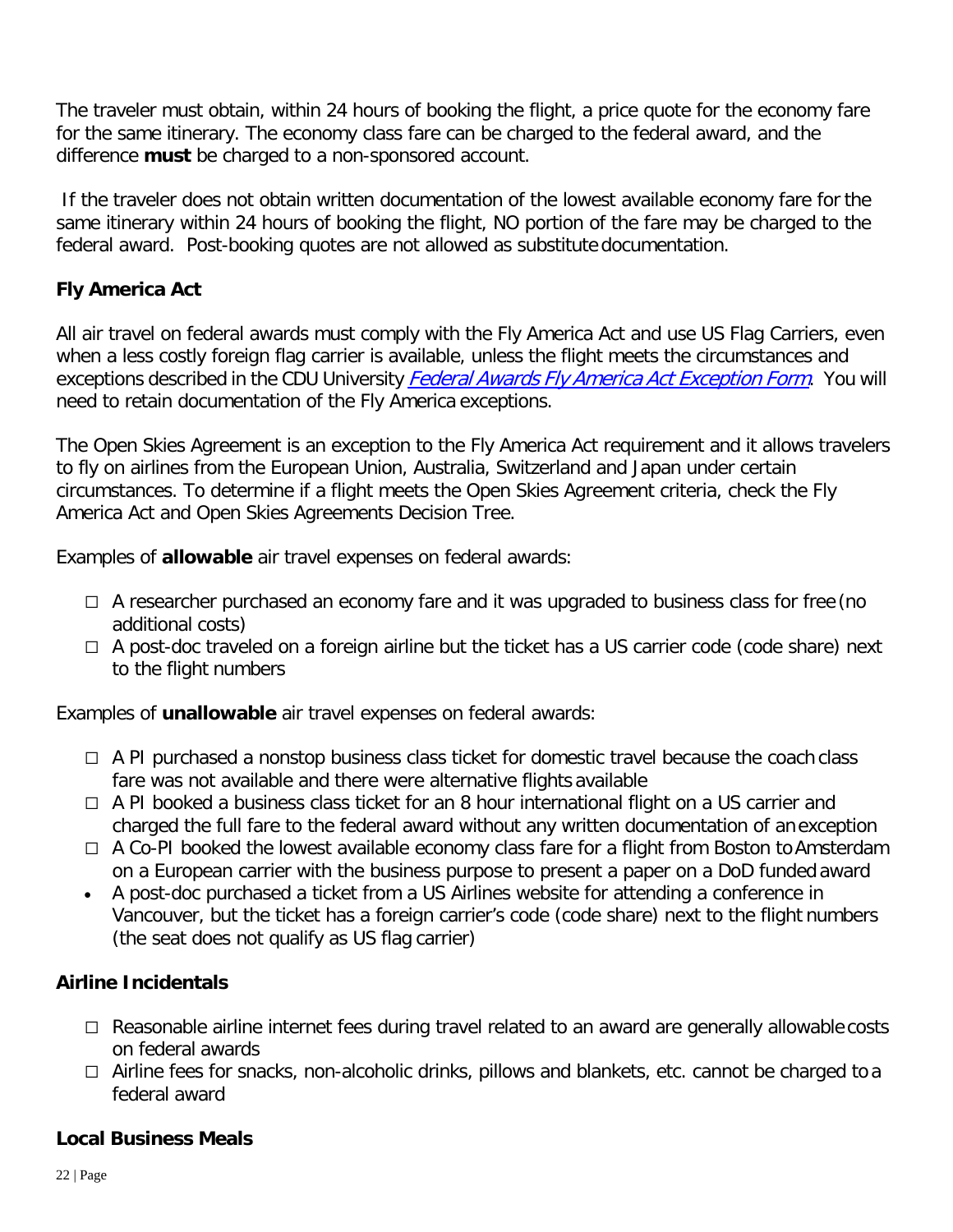Meals consumed in the local environments are rarely allowed to be charged to federal awards.

The CDU University Travel Policy may permit the expenditure of CDU funds for these types of expenses, but they are generally unallowable on federal awards. In these cases, the expense should be charged to an unrestricted account.

Examples of food charges that should not be directly charged:

- $\Box$  Researchers and/or staff meeting to discuss progress on the grant
- $\Box$  PI has lunch/dinner with a colleague to discuss research (the meal of the visitor, if they are on travel status, may be charged to the award)

Local business meals may be directly charged to an award if they are linked to a formal meeting or conference at which technical information directly related to the award is being shared or disseminated. Note that specific federal sponsors may have varying terms and conditions that differ from the federal definitions. Please refer to the award's terms and conditions for any specific treatment of expenses.

Examples of meal charges that may be allowed as a direct expense:

- $\Box$  Lunch and refreshments are provided for a periodic all-day meeting with collaborators on a program project where technical information closely related to that project is being shared. There is a formal agenda and documented attendee list.
- A researcher is being recruited to fill an open position on a research grant and travels toCDU University local environs. Only the researcher's meal may be charged to the grant since he/she is on travel status.

In order to charge a business meal on a federal award, an itemized receipt should be presented even if the total amount of the bill is less than \$75. If an itemized receipt is not available, including the use of a Missing Receipt Affidavit (MRA), and:

- $\Box$  If the meal(s) did not include alcohol, the traveler must attest in writing that no alcohol was charged, the entire amount can be charged to the appropriate federal award.
- $\Box$  If the meal(s) did include alcohol and the traveler can attest in writing the alcohol cost, then the alcohol portion of the meal costs, along with the applicable tax and tip, must be paid by the individual. The remainder of the meal costs can be charged to the appropriate federal award.
- If alcohol was included and the traveler CANNOT attest to the alcohol cost, then no portion of the meal costs can be charged to a federal award.

## **Local Parking**

Parking expenses incurred in the local environments are normally not allowed to be directly charged to a federal award. Parking can be charged as a direct cost if the local travel benefits the project directly and there is a clear and reasonable business case.

Examples of parking charges that may be charged as a direct cost: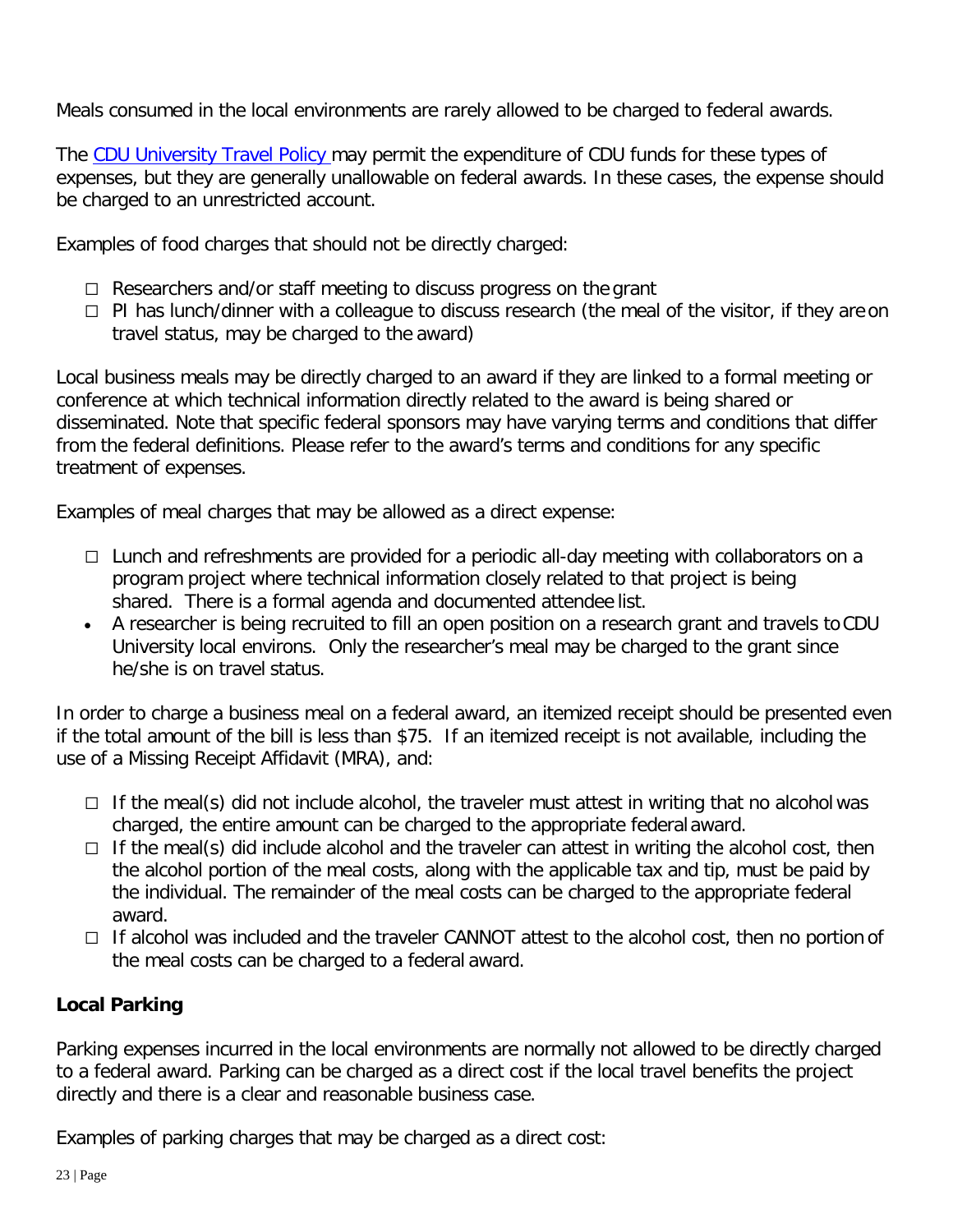- $\Box$  A PI drives to another institution within the local environments to meet with collaborators on a specific project
- $\Box$  Subjects in a research study are reimbursed for parking expenses incurred when they visit the study site
- $\Box$  Local parking is associated with an out-of-town collaborator on the project who is in travel status when incurring the parking charge

#### **Local Transportation**

- Car Services The use of private sedan, limousine or car services to attend meetings on or around campus is unallowable as a direct expense
- Local Transportation Services Where available, public transportation and shuttle services may be allowable as a direct cost. Taxis may also be used where other methods of travel are unavailable or impractical.

#### **Communication Expenses**

Communication expenses that can be linked to a specific sponsored project with a high degree of accuracy and are used primarily for the sponsored project may be charged as a direct expense.

Examples of communication expenses that may be charged as a direct cost include the following:

- Itemized long distance telephone charges for communication related specifically to an award
- $\Box$  Communication devices used exclusively for conducting surveys
- □ Telephones and PDAs used exclusively to manage a multi-site research project
- $\Box$  Dedicated telephone lines set up to receive data feeds from the field or conduct surveys
- $\Box$  Hotel and airline Internet fees during travel related to an award
- $\Box$  Incremental expenses for international coverage for CDU employees in travel status
- $\Box$  Cell phones in remote locations where communication infrastructure is limited

#### **V. Prior Written Approval 2 CFR §200.407**

Under any given Federal award, the reasonableness and allocability of certain items of cost may be difficult to determine. In order to avoid subsequent disallowance or dispute based on unreasonableness or non-allocability, CDU may seek the prior written approval of the awarding agency in advance of the incurrence of special, or unusual, costs. Prior written approval should include the timeframe or scope of the agreement. The absence of prior written approval on any element of cost will not, in itself, affect the reasonableness or allocability of that element, unless prior approval is specifically required for allowability as described below.

Items requiring prior approval must be requested specifically and approved in the proposal budget or must be requested, in writing, before the expense is charged to the award. In most cases written approval from the program officer is not sufficient; refer to the terms and conditions of the award for information regarding who can authorize changes to the award budget.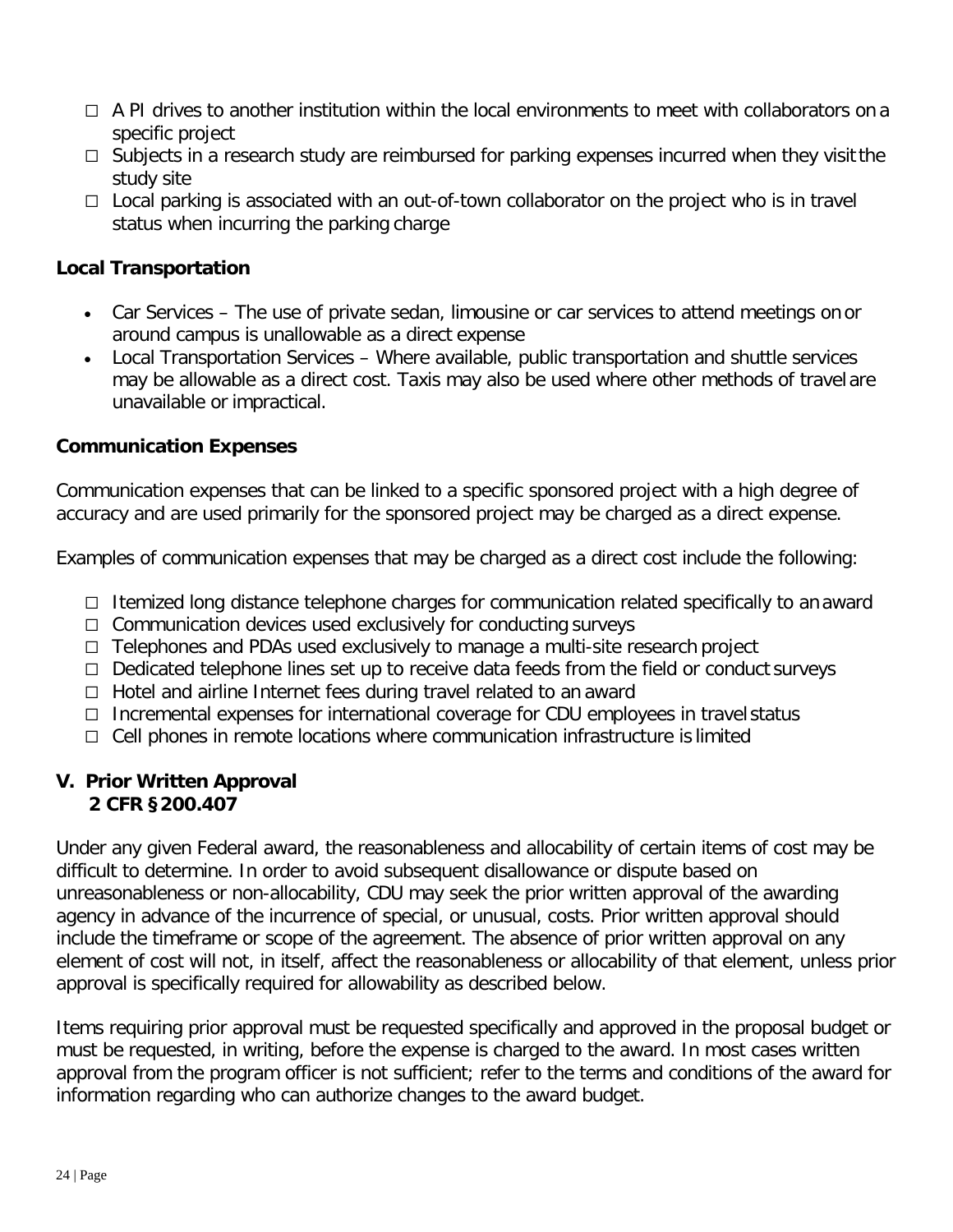Only those costs that meet the criteria for direct expenses on a federal award, per these guidelines, can be directly charged to an award under any circumstances.

Per the Uniform Guidance, prior written approval from the sponsor is explicitly required for:

- $\Box$  Change of key personnel (200.308 (c)(2))
- $\Box$  Change of scope (200.308 (c)(1))
- $\Box$  Cost sharing or matching (200.308 (c)(7))
- $\Box$  Effort reduction of key personnel greater than 25% or PI disengagement from project of greater than 3 months (200.308 (c)(3))
- $\Box$  Equipment and other capital expenditures (200.313, 439)
- $\Box$  Exchange rates (200.440)
- $\Box$  Fines, penalties, damages and other settlements (200.441)
- $\Box$  Fixed amount subawards (200.332)
- $\Box$  Fund raising and investment management expenses (200.442)
- Goods or services for personal use housing only (200.445)
- $\Box$  Memberships in any civic or community organization (200.457 (c))
- $\Box$  Organization costs (200.455)
- $\Box$  Participant support costs, any transfer of budget (200.308 (c)(5))and (200.456)
- $\Box$  Rearrangement and reconversion expenses (Renovations) (200.462)
- $\Box$  Selling and marketing costs (200.467)
- Travel costs  $(200.474 \, (c)(2))$
- $\Box$  Use of program income (200.307)

The following require either inclusion in the proposal budget or prior approval from the sponsor if not originally budgeted:

- $\Box$  Administrative expenses (200.413 (c))
- $\Box$  Entertainment costs (200.438)
- $\Box$  Subawards, any changes or transfers (200.308) (c)(6))
- $\Box$  Supplemental compensation for incidental activities (200.430 (h) (ii))

The following may require prior approval OR be allowable under Expanded Authorities:

- Carry forward  $(200.308(d)(3))$
- $\Box$  No cost extension (200.308 (d)(2))
- $\Box$  Pre-award Expenses (200.458)

#### **VI. Other Related Information**

#### **Collection of Improper Payments**

#### **2 CFR §200.428**

**Definition:** Any payment that should not have been made including those made in an incorrect amount, made to an ineligible party, made for an ineligible good or service, made in duplicate, made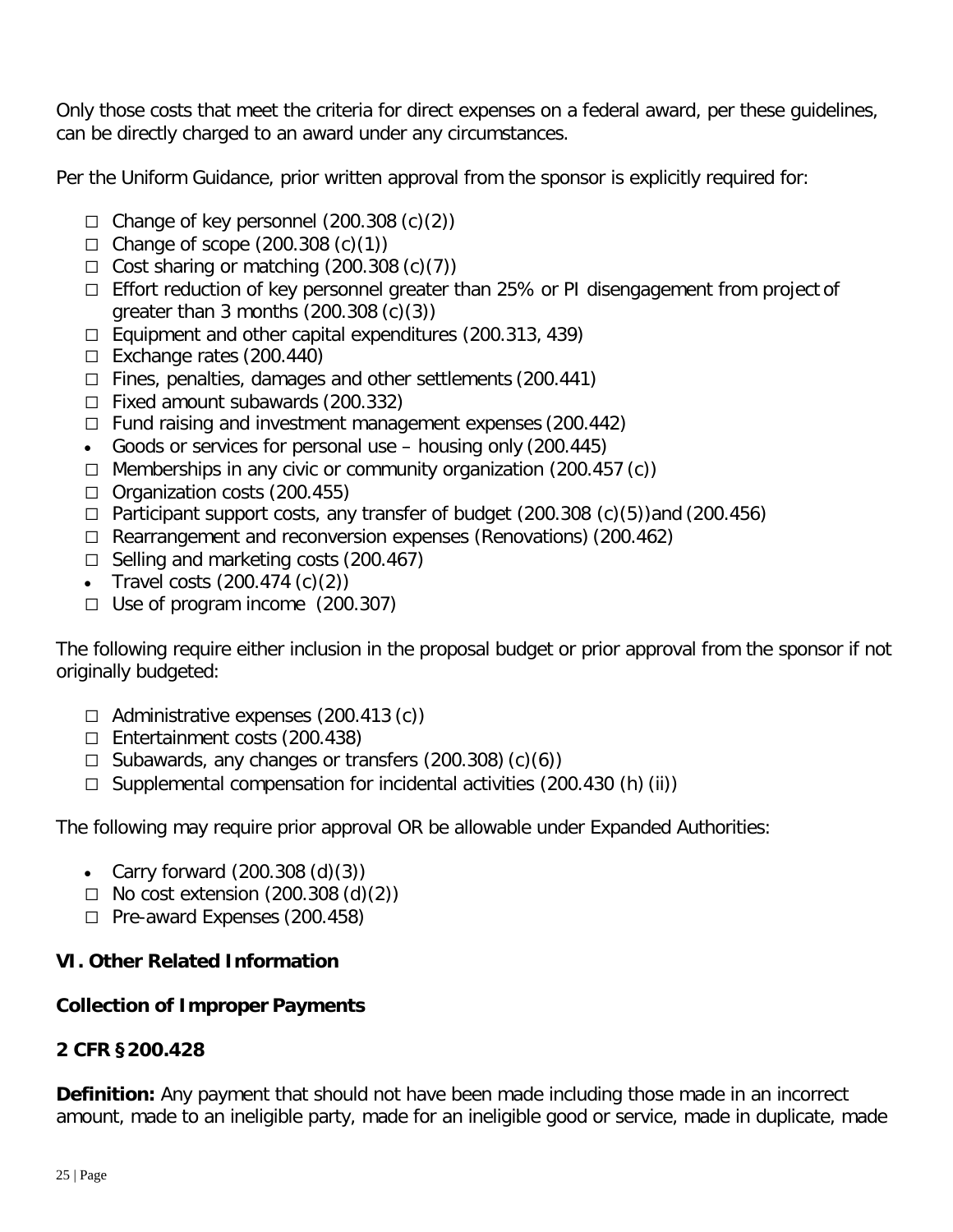for a good or service not received, made without account for credit of applicable discounts, or made with insufficient or lack of documentation.

The costs to recover improper payments are unallowable expenses. If an improper payment has been charged to an award, it should be immediately removed from the sponsored fund.

## **Cost Sharing**

Expenses incurred to meet cost-sharing commitments require the same accounting, financial, legal, and regulatory burdens as expenses charged directly to CDU sponsored awards. Expenditures recorded as cost sharing must follow the guidance in this document.

See the CDU University Cost Sharing Policy for more information.

### **Pre-Award Expenses 2 CFR §200.209**

Pre-award expenses are expenses incurred on grant awards typically during the 90 days prior to the award start date that are necessary for effective execution of the project. These expenses require sponsor approval and follow the same cost principles as expenses charged during the project period. For some federal sponsors with awards under expanded authorities, such as NIH, the incurrence of pre-award expenses, up to 90 days, is allowed without sponsor approval.

Any expenditure incurred while an account is in advance status is made at the department's or school's risk. See the Advance Account Policy for more information.

## **Procurement**

It is a compliance requirement to follow the University Procurement guidelines when procuring goods and services using sponsored funds. Additionally, you should pay attention to individual sponsor award terms and conditions to ensure that award procurement requirements are noted and followed. University Procurement Guidelines can be found here.

The Uniform Guidance (2CFR200), in effect 12/26/14, allows for the CDU University to follow previous OMB guidance (superseded by this part as described in § 200.104) and existing University procurement standards for an additional fiscal year before implementing Uniform Guidance Procurement Standards, as described in §§ 200.317–200.326. CDU University is taking advantage of this opportunity to follow previous guidance and implement new procurement standards in FY17

### **Unallowable Expenses 2 CFR §200.410**

Payments made for costs determined to be unallowable (either as direct or indirect) must be refunded to the federal government. Departments are responsible for working with OSP to ensure that direct and indirect funds relating to unallowable expenditures are either returned to the federal government or offset in the award.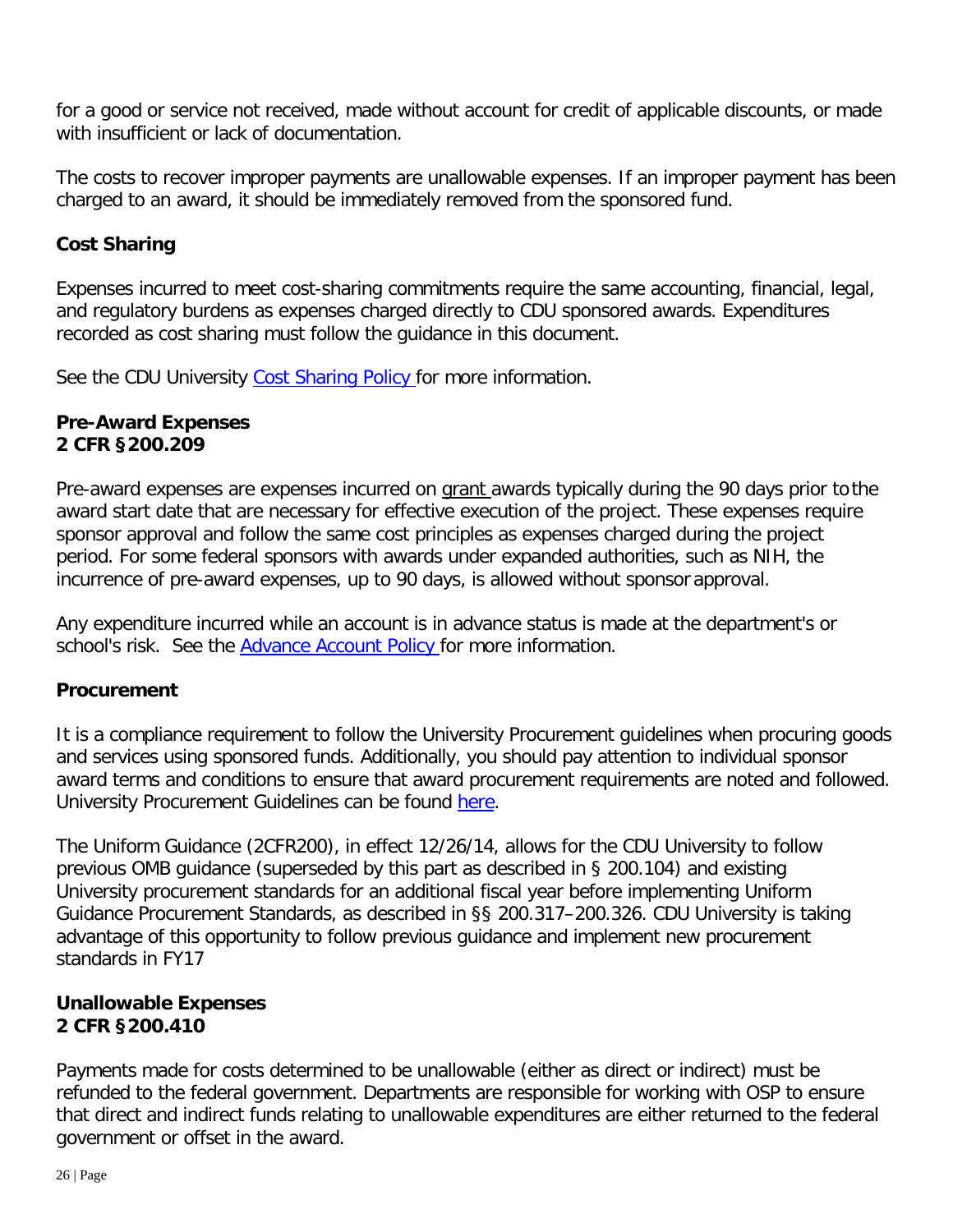## **Appendix A: Special Considerations for Federal Training Grants**

Each year, NIH and other DHHS agencies award institutional research training grants to eligible institutions to develop or enhance research training opportunities for individuals (predoctoral and postdoctoral), selected by the institution, who are training for careers in specified areas of biomedical, behavioral, and clinical research.

NIH Training Grants generally include the following cost categories: Stipend, Tuition and fees, Training-Related Expenses and Trainee Travel Costs.

Tuition and fees are allowable trainee costs only if such charges are applied consistently to all individuals in a similar training status at the organization, without regard to their source of support. Tuition at the postdoctoral level is limited to that required for specific courses in support of the approved training program and requires prior agency approval.

Trainees are generally supported for 12-month full-time training appointments for which they receive a stipend as a subsistence allowance to help defray living expenses during the research training experience. Stipends must be paid in accordance with established stipend levels. Trainee-related Expenses are "funds provided to defray such training expenses as staff salaries, consultant expenses, equipment, research supplies, staff travel and other expenses directly related to the training program." Trainee-related Expenses are generally requested in a lump sum, based on the number of trainees requested in the application, and entered on the budget page without further stipulation.

NIH may provide funds for Trainee Travel costs (attending scientific meetings, etc.) when requested by the recipient institution.

## **NIH Training Grant Specific Rules for Rebudgeting of Funds**

Funds may be rebudgeted only as follows:

- **Trainee-Related Expenses**. Rebudgeting of funds awarded in a lump sum for traineerelated expenses does not require prior agency approval.
- □ **Trainee Travel**. For rebudgeting purposes, trainee travel is not considered a trainee cost and, therefore, may be rebudgeted into any other budget category without prior approval of the NIH awarding IC.
- □ Trainee Costs. For rebudgeting purposes, trainee costs include funds awarded in the stipends or tuition/fees budget categories. These costs may not be used for other purposes except under unusual circumstances and then only with the prior approval of the NIH awarding IC. Unless otherwise restricted, rebudgeting into or within the stipends and tuition/fees is allowable without prior approval of the NIH awarding IC.

Unlike participant support costs, which do not take indirect costs, stipends on NIH training grants can take 8% indirect costs. Tuition and fees cannot take indirect costs. The unspent stipend plus the 8% indirect costs can be re-budgeted into the tuition category, but it cannot be re-budgeted into Trainee-related Expenses.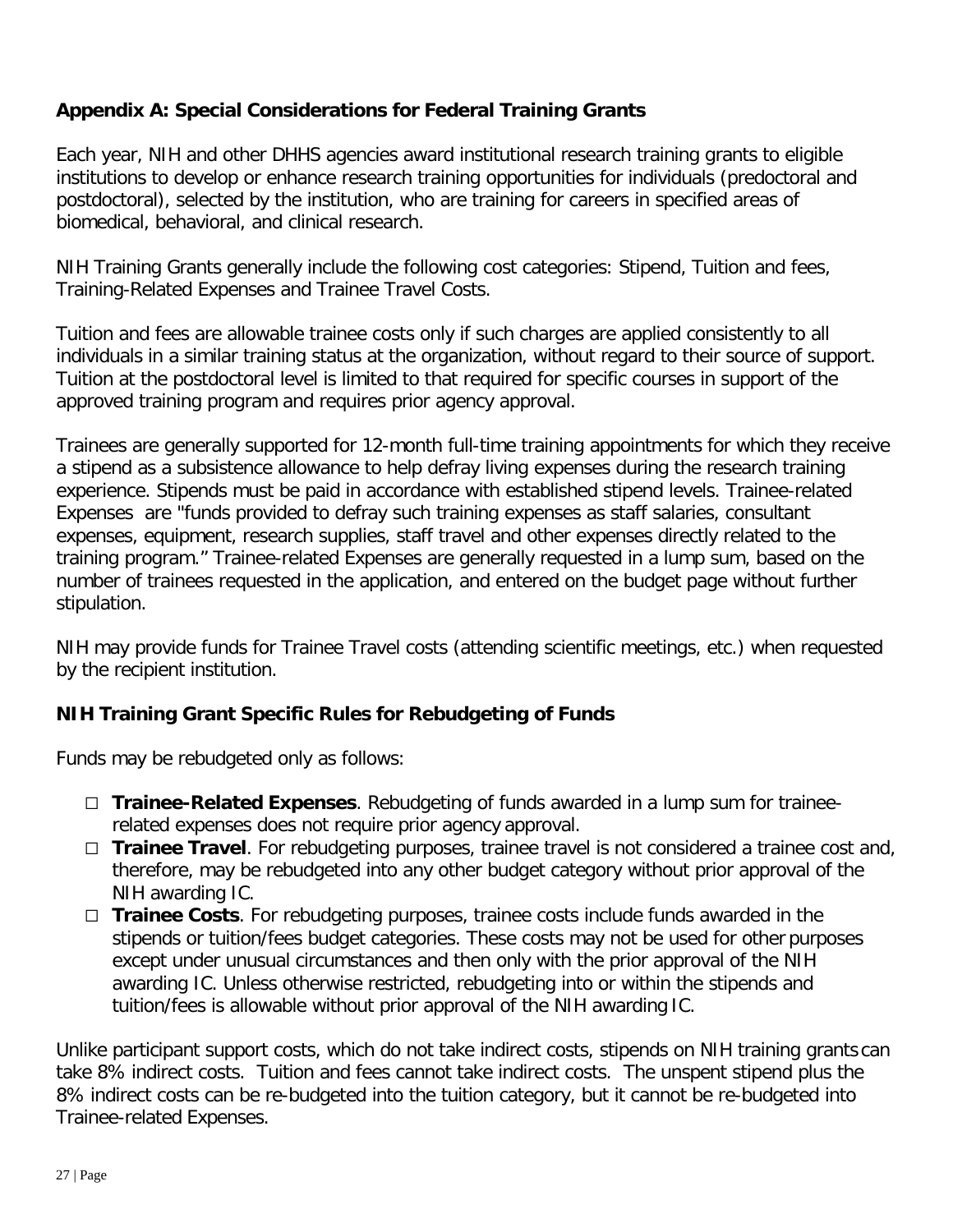For more guidance on NIH training grants and rebudgeting funds, please see [NIH Research Training](https://researchtraining.nih.gov/resources/faq#Post-Award) [FAQs o](https://researchtraining.nih.gov/resources/faq#Post-Award)n NIH website.

The following trainee-related expenses may be treated as direct expenditures on fellowships and training grants:

- $\Box$  Consultant expenses, including seminar speakers (and their travel and honoraria) and related seminar/symposium expenses
- $\Box$  Announcements, posters, and brochures
- The cost of videotaping seminars because the seminars are trainee-related and trainees would benefit from the educational value of the seminars
- $\Box$  Trainee travel
- $\Box$  Health insurance
- $\Box$  Professional membership fees
- $\Box$  Book allowance
- $\Box$  PI travel and conference fee when attending a conference with trainees

#### **Trainee-related expenses that may be charged to training grants and fellowships, as designed by NIH**

| <b>Types of Costs</b>             | <b>Allowable or</b><br><b>Unallowable?</b> | <b>Considerations</b>                                                                                                                                    |
|-----------------------------------|--------------------------------------------|----------------------------------------------------------------------------------------------------------------------------------------------------------|
| Honorarium                        | Allowable                                  | Speaker for seminar for trainees                                                                                                                         |
| Administrative<br><b>Salaries</b> | Allowable                                  | May be allocated to help defray such expenses as staff salaries<br>(such charges must meet the tests of allocability and<br>reasonableness               |
| Books/Journal                     | Allowable                                  | May be allocated if these items directly benefit the research<br>and training of the project                                                             |
| Domestic Travel                   | Allowable                                  | Only trainees or PIs with trainees may travel to enhance<br>research experience (not from residence to institution)                                      |
| Foreign Travel                    | Allowable                                  | Only trainees or PIs with trainees may travel to enhance<br>research experience (not from residence to institution)                                      |
| Videotaping of<br><b>Seminars</b> | Allowable                                  | If seminars are trainee-related and trainees would benefit as<br>they provided unquestionable educational value, then may be<br>allocated                |
| <b>Business Cards</b>             | Unallowable                                | Would not benefit research or training directly                                                                                                          |
| Computers                         | Allowable                                  | May be allocated by if computer is purchased by department<br>for trainee use while appointed to the project or if sponsor<br>approved and under \$5,000 |
| Visa                              | Unallowable                                | May be allocated only on Fogarty Training Grants                                                                                                         |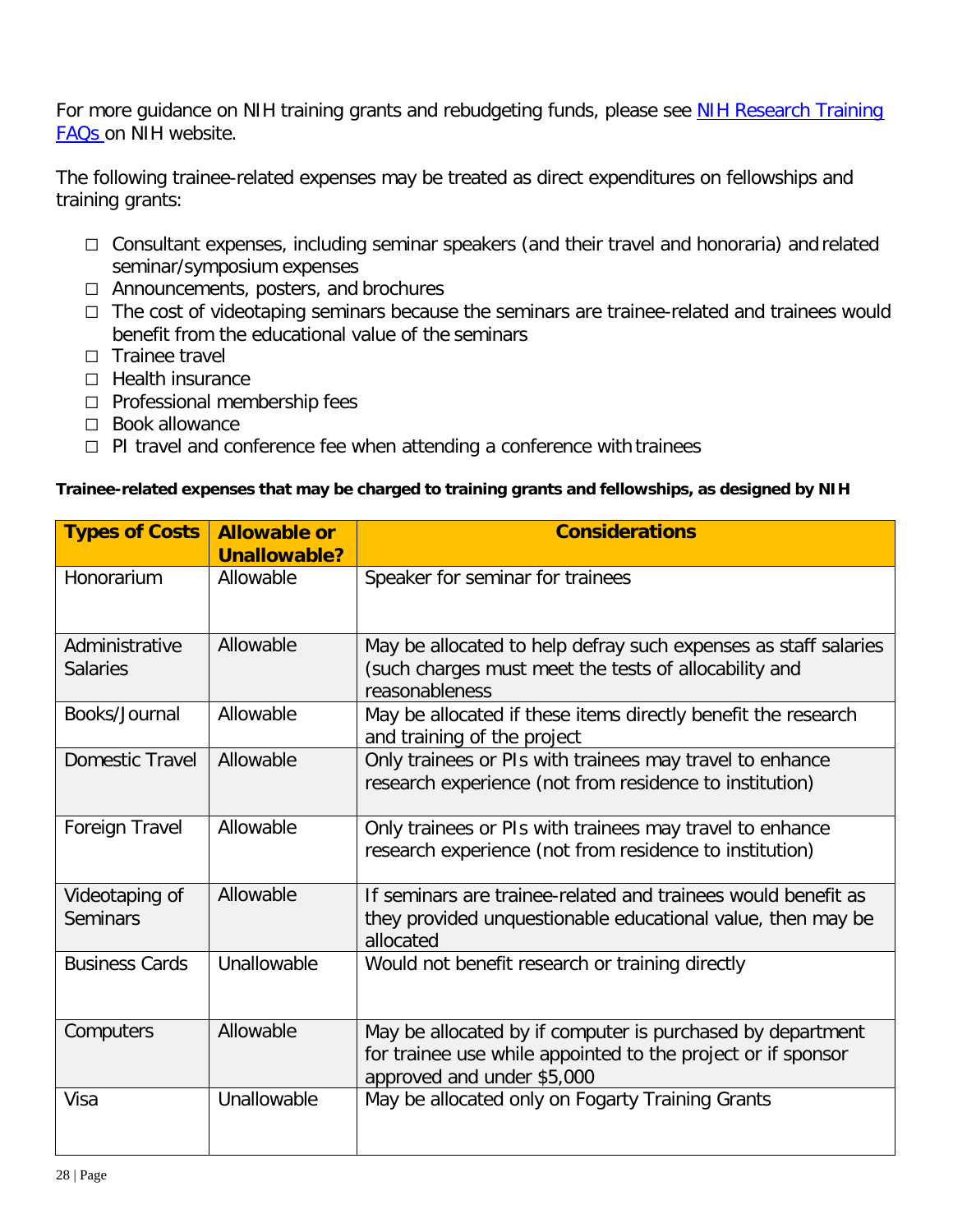| Food                | Unallowable | General food expenses for internal meetings are unallowable.<br>Describe in this manner, these would be considered<br>entertainment expense and as such as unallowable |
|---------------------|-------------|------------------------------------------------------------------------------------------------------------------------------------------------------------------------|
| Moving Expense      | Allowable   | Project funds may not be used for a prospective trainee's<br>travel expenses to or from for the purpose of recruitment or<br>relocation                                |
| Health<br>Insurance | Allowable   | Health insurance is allowable for individual and his/her<br>dependents                                                                                                 |
| Advertising         | Allowable   | Recruitment expenses may be allocated                                                                                                                                  |

Note that per the IRS regulations, some of these expenses represent gross income to the recipient.

## **Appendix B: Cost Allocation Methodologies**

Federal regulations establish principles for determining costs applicable to grants, contracts, and other agreements with educational institutions. Whenever possible, specific expenses should be individually charged to a specific sponsored award. When it is not possible or efficient to determine how much of the cost is used for each award, allocation of the expenses is allowable. Allocation is the process of assigning a cost to one or more awards in reasonable and realistic proportion to the benefit provided to the individual projects.

As a general rule, there are four main guidelines to keep in mind when charging expenses to federal grants and contracts. All expenditures must abide by the following four principles. All charges must be:

- **Reasonable** A prudent person would have purchased this item and paid this price.
- **Allocable:** Expenses can be allocated to the federal grant or contract activity based on benefit derived, cause and effect, or other equitable relationship.
- **Consistently**: Treated like expenses must be treated the same in like circumstances.
- **Allowable:** Permitted as a direct cost under the terms of a specific grant or contract.
- □ **Reasonable**: A cost may be considered reasonable if the nature of the goods or services, and the price paid for the goods or services, reflects the action that a prudent personwould have taken given the prevailing circumstances at the time the decision to incur the cost was made.

If an expenditure solely benefits one project, it should be charged entirely to that benefiting project. However, sometimes an expenditure can benefit two or more projects. Lab chemicals are an example of an expense that could potentially benefit more than one project. When this occurs, the expenditure must be charged in the same proportions as the benefits on the respective projects.(See "Examples" below.)

Note: The allocation may need to be based on estimates at first because the correct allocation percentages may not be known until the item purchased has been used. If this is the case and the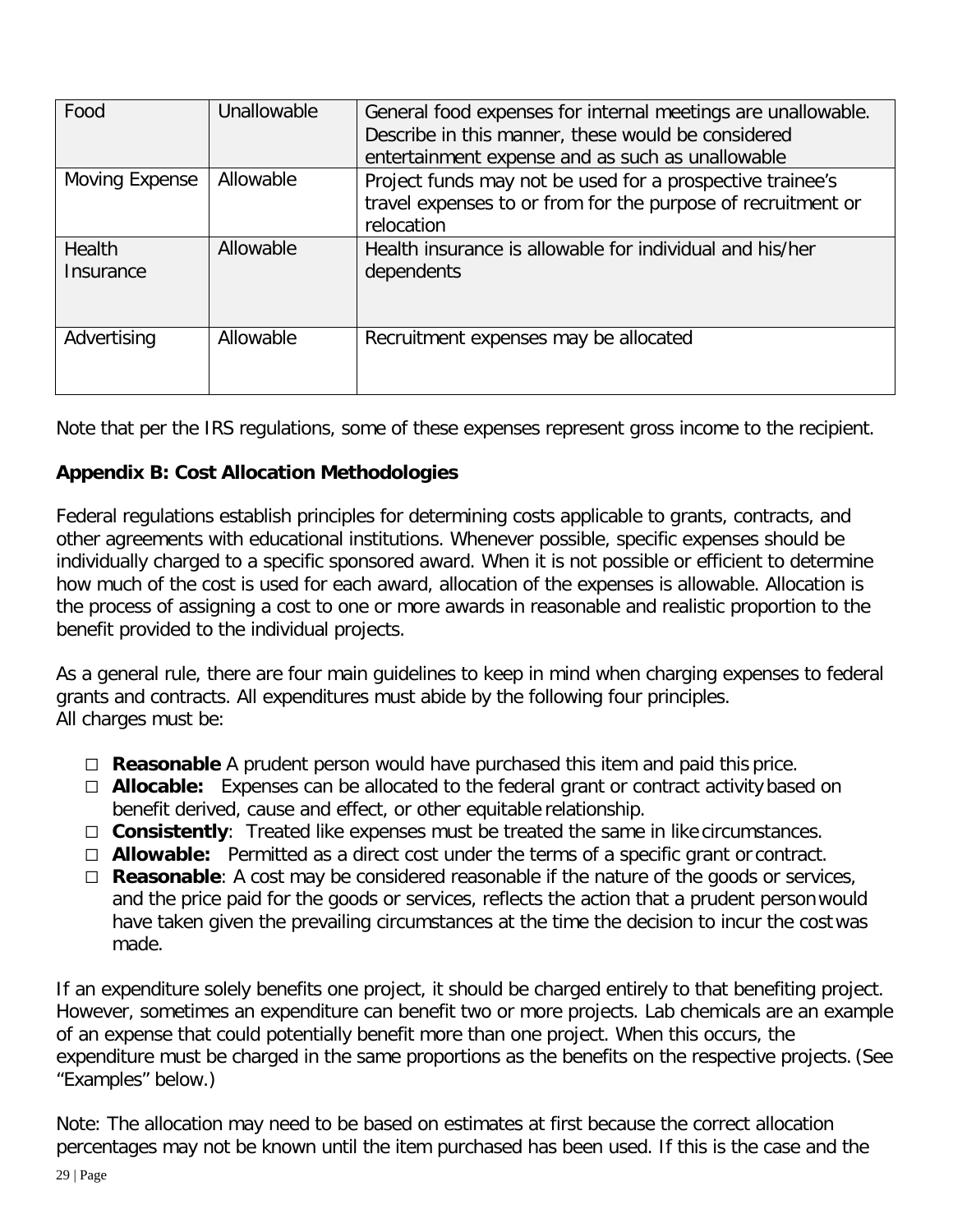estimated percentages are not correct after the item has been consumed, a Cost Transfer will need to be completed to properly correct the allocation.

Any costs allocable to a particular sponsored research agreement may not be shifted to other sponsored agreements in order to meet deficiencies caused by overruns (deficits) or other fund considerations. Cost cannot be shifted to avoid restrictions imposed by law or terms of the sponsored agreement or for other reasons of convenience.

If a cost benefits two or more projects or activities, it must be charged in accordance with its benefits to each project respectively. Charges split between more than one grant must be split on the basis of proportional benefit or other reasonable method. The division of the expenditure cannot be split based on available funding or any other type of synonymous methodology. An expenditure that benefited two or more projects cannot be charged solely to one project because the other project is almost out of funding.

### **Allocation Methodology Criteria**

At CDU, allocation methodologies must meet **ALL** of the following criteria:

- $\Box$  The allocation must provide a reasonable linkage between the cost incurred and the benefit to individual sponsored agreements,
- $\Box$  The allocation methodology must be identified in advance for the allocation of expenses and documented in a way that a person unfamiliar with grants management would understand,
- $\Box$  Each methodology should be applied consistently for similar costs that meet the criteria of the allocation methodology, **and**
- $\Box$  Allocation methodology must be reviewed and adjusted periodically.

## **Documentation and Allocation Methodology Best Practices**

All expenditure allocations must be done on a rational basis. Prohibited allocation methodologies include any methodology based on rotation of budgets, funding or available funds.

- $\Box$  Always document the allocation methodology. Allocation methodologies must be documented and auditable. Documentation should include support for the specific costs allocated and indicate how the allocation methodology is logically related to the cost being allocated. This support should be retained by the department and be made available for review. Always remember to document why measures such as headcount, square footage or hours directly relate to the benefit received.
- □ Allocate expenditures on a routine basis. Do not wait until the end of the fiscal year or the end of the grant year to allocate expenditures!
- $\Box$  Allocation methodologies should be reviewed periodically to ensure they are reasonable. Methodologies based on sampling, surveys, etc. should be reviewed and updated at least once each fiscal year. Changes to the population may signal the need to review the allocation methodology more frequently.
- $\Box$  Allocation methodologies need to be reviewed when the project begins and ends to ensure compliance.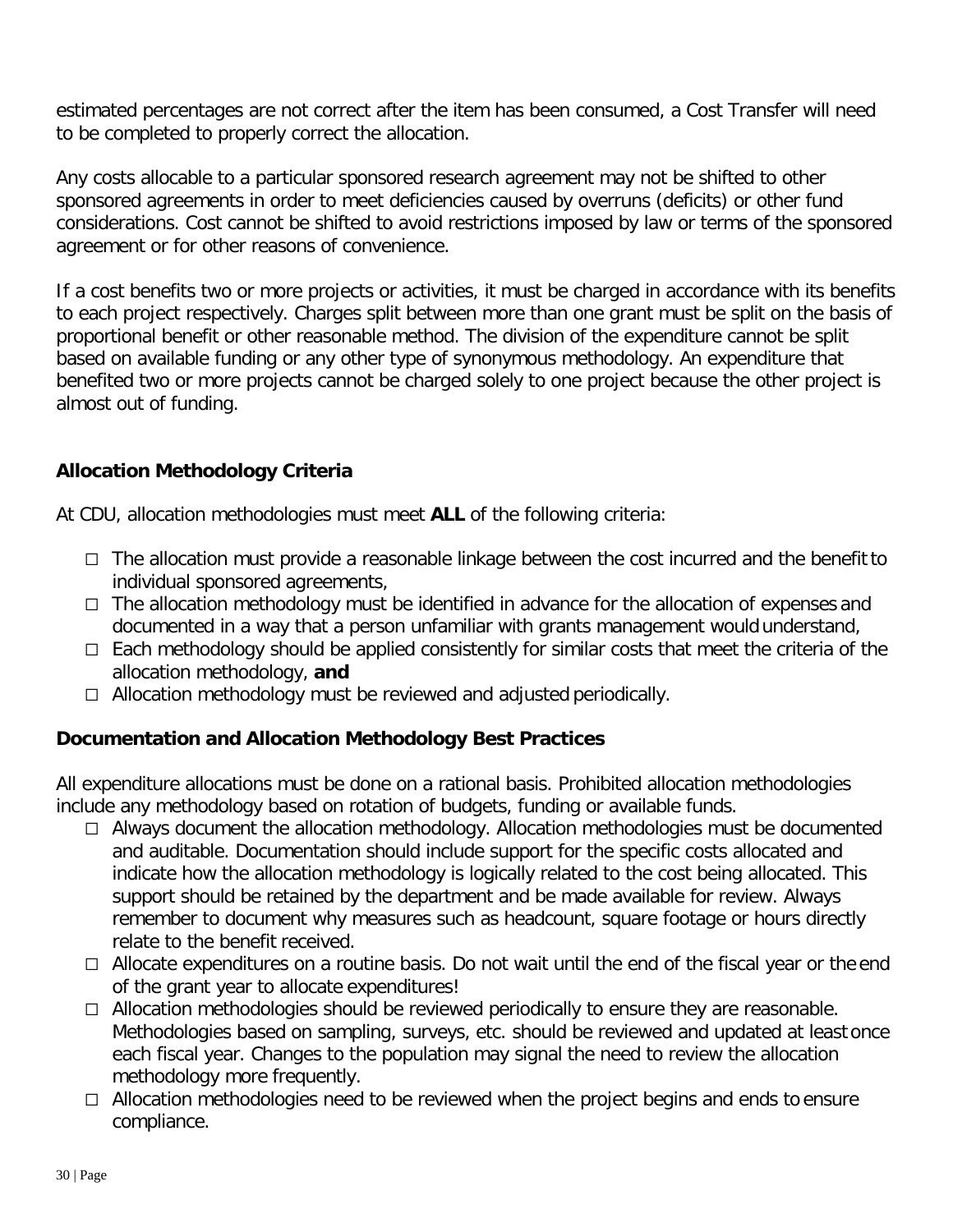- $\Box$  Ensure that the allocation methodology is documented prior to, or contemporaneously with, the costs being incurred and allocated.
- $\Box$  Document how measures, such as headcount, logically relate to the costs being allocated and the benefit received by the awards.
- $\Box$  Review allocation methodologies periodically to ensure they are reasonable.

Significant changes to the allocation statistics may signal the need to review the allocation methodology.

- $\Box$  Identify the allocation method that will be used in advance of purchasing or at the time of ordering the goods/services whenever possible (to avoid the need for manual journals and/or cost transfers).
- $\Box$  Do not use allocation methodologies that result in an over- or under-recovery of expense. An over-recovery of expense may result in a refund to the sponsor while an under-recovery may need to be funded by the department as cost sharing.
- $\Box$  Do not use any allocation methodology that is based on available sponsored funds, budgets, or to avoid restrictions imposed by law, terms of the sponsored award, or for other reasons of convenience
- $\Box$  Do not allocate expenses after the fact by use of journals and/or cost transfers without appropriate documentation.

## **Some Acceptable Allocation Methodologies (and examples)**

Different allocation methodologies may be required for different types of expenses.

- $\Box$  Allocation based on FTFs
	- o Lab chemical purchased for use in a laboratory is needed for the technicians working concurrently on Projects A, B, and C in the amount of \$500/month. There is one technician working on Project A, two working on Project B, and three working on Project C. The expense allocated to Project A is \$83/month (1 technician / 6 total technicians x \$500/month). The expense allocated to Project B is \$167/month (2 technicians / 6 total technicians x \$500/month). The expense allocated to Project C is \$250/month (3 technicians / 6 total technicians x \$500/month).
- □ Allocation based on usage
	- o The monthly cost of supplies/expendables to maintain a lab computer system is \$1,000. The computer system is solely used for Projects A and B. The computer operating system keeps a log of users and their time on the system. A reasonable base to allocate the expense would be computer user hours. Project A assistants have 100 combined user hours a month and Project B assistants have 80 combined user hours a month. The expense allocated to project A is \$560 (100 user hrs / 180 total user hrs x \$1,000). The expense to Project B would be \$440 (80 user hrs / 180 total user hrs x \$1,000).
- □ Allocation based on effort
	- o A research assistant spends 80% effort on Project A and 20% effort on Project B. The research assistant uses supplies totaling \$3,000/month on the two projects. Usage is directly related to the amount of effort devoted to each project. Therefore, \$2,400